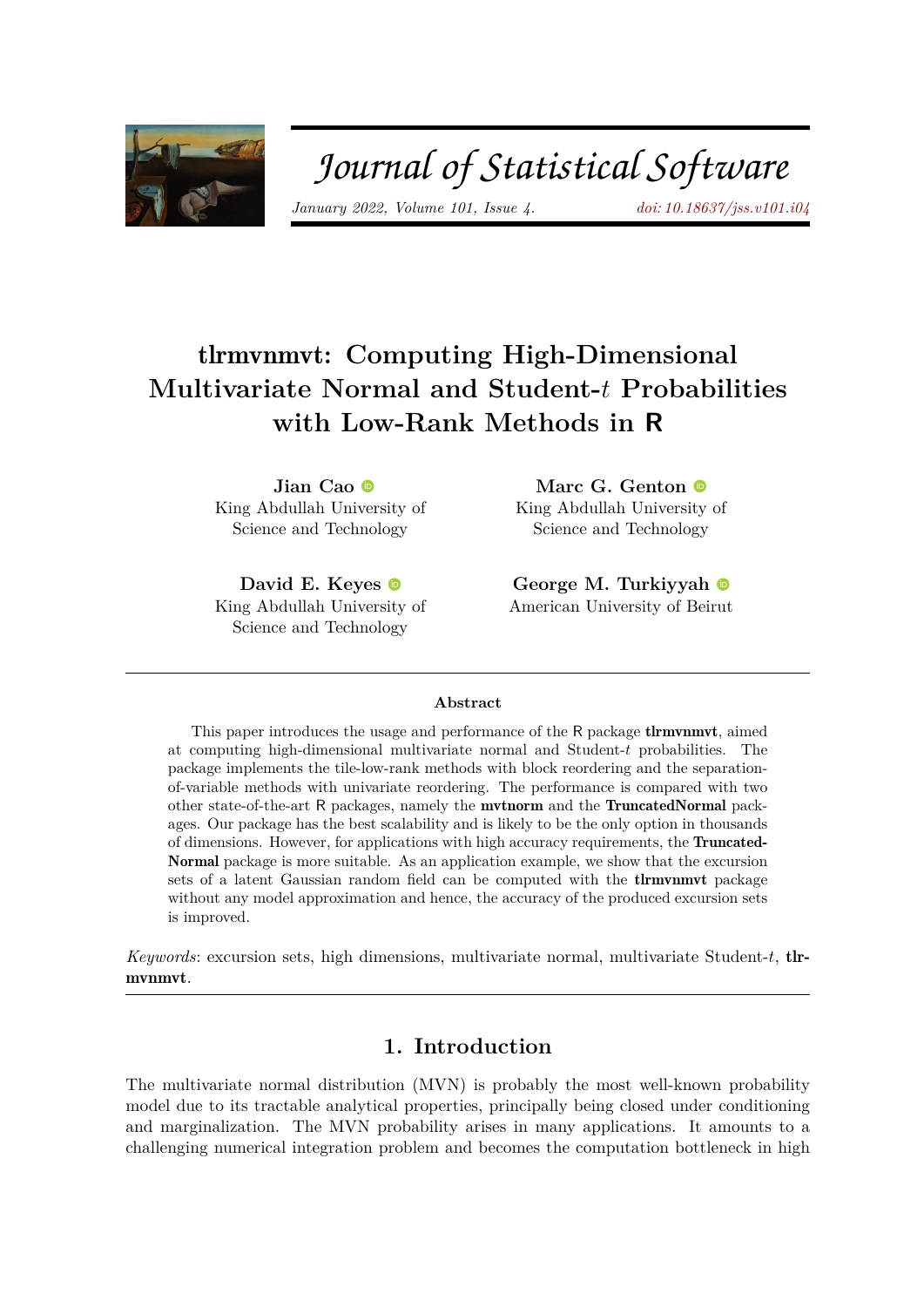dimensions. Such examples include Bayes classification [\(Durante](#page-22-0) [2019\)](#page-22-0), finding excursion and contour uncertainty regions [\(Bolin and Lindgren](#page-22-1) [2015\)](#page-22-1), and maximum likelihood estimation [\(Cao, Genton, Keyes, and Turkiyyah](#page-22-2) [2021;](#page-22-2) [Davison, Huser, and Thibaud](#page-22-3) [2013;](#page-22-3) [Genton, Ma,](#page-23-0) [and Sang](#page-23-0) [2011\)](#page-23-0), among others. However, the normal density decays quickly from the mean value, which is not suitable for modeling the tail of the distribution, hence more heavy-tailed elliptical models are needed. The multivariate Student-*t* (MVT) distribution belongs to this category and can be viewed as a scale mixture of the MVN distribution.

In this paper, we introduce an R (R [Core Team](#page-23-1) [2021\)](#page-23-1) package that is motivated by highdimensional MVN probabilities but also tackles MVT probabilities. MVN and MVT probabilities are defined as:

<span id="page-1-1"></span><span id="page-1-0"></span>
$$
\Phi_n(\mathbf{a}, \mathbf{b}; \boldsymbol{\mu}, \boldsymbol{\Sigma}) = \int_{\mathbf{a}}^{\mathbf{b}} \frac{1}{\sqrt{(2\pi)^n |\boldsymbol{\Sigma}|}} \exp\left\{-\frac{1}{2}(\mathbf{x} - \boldsymbol{\mu})^\top \boldsymbol{\Sigma}^{-1}(\mathbf{x} - \boldsymbol{\mu})\right\} d\mathbf{x},\tag{1}
$$

$$
T_n(\mathbf{a}, \mathbf{b}; \Delta, \Sigma, \nu) = \frac{2^{1-\frac{\nu}{2}}}{\Gamma(\frac{\nu}{2})} \int_0^\infty s^{\nu-1} e^{-s^2/2} \Phi_n \left\{ \frac{s\mathbf{a}}{\sqrt{\nu}} - \Delta, \frac{s\mathbf{b}}{\sqrt{\nu}} - \Delta; 0, \Sigma \right\} ds, \tag{2}
$$

respectively. Here, **a** and **b** are *n*-dimensional vectors denoting the lower and the upper integration limits, while  $\mu$  and  $\Delta$  are the mean and the location parameters. Notice that we use the "Kshirsagar" definition of MVT probabilities in Equation [2.](#page-1-0) MVT probabilities of the "shifted" type can be transformed into "Kshirsagar" MVT probabilities with  $\Delta = 0$ . The type names of "Kshirsagar" and "shifted" are aligned with the naming convention of the mvtnorm package [\(Genz](#page-23-2) *et al.* [2021;](#page-23-2) [Genz and Bretz](#page-23-3) [2009\)](#page-23-3). The matrix  $\Sigma \in \mathbb{R}^{n \times n}$  is the positive-definite covariance matrix and  $\nu$  is a positive scalar denoting the degrees of freedom.

Many methods have been proposed for estimating MVN probabilities among which [Genz](#page-23-4) [\(1992\)](#page-23-4) suggested the first numerical solution based on Monte Carlo simulation. Later developments focused on two aspects of the numerical methods, with [Miwa, Hayter, and Kuriki](#page-23-5)  $(2003)$ , [Craig](#page-22-4)  $(2008)$ , [Nomura](#page-23-6)  $(2014)$ , and [Botev](#page-22-5)  $(2017)$ , among others, focusing on the estimation accuracy, and [Trinh and Genz](#page-24-0) [\(2015\)](#page-24-0) and [Genton, Keyes, and Turkiyyah](#page-23-7) [\(2018\)](#page-23-7), among others, focusing on scalability; see [Genz and Bretz](#page-23-3) [\(2009\)](#page-23-3) for an overview of the various early approximation methods. Most accuracy-oriented methods are confined to *n <* 100 with the exception of [Botev](#page-22-5) [\(2017\)](#page-22-5), while the speed-oriented conditioning methods in [Trinh](#page-24-0) [and Genz](#page-24-0) [\(2015\)](#page-24-0) and [Cao, Genton, Keyes, and Turkiyyah](#page-22-6) [\(2019\)](#page-22-6) usually have insufficient accuracy. We think that overall, the methods from [Botev](#page-22-5) [\(2017\)](#page-22-5) and [Genton](#page-23-7) *et al.* [\(2018\)](#page-23-7) have the widest applicability. [Botev](#page-22-5) [\(2017\)](#page-22-5) used the importance sampling technique to increase the convergence rate while [Genton](#page-23-7) *et al.* [\(2018\)](#page-23-7) improved the computation efficiency with a hierarchical representation of the covariance matrix. Cao *[et al.](#page-22-2)* [\(2021\)](#page-22-2) refined [Gen](#page-23-7)ton *[et al.](#page-23-7)* [\(2018\)](#page-23-7) with the block reordering from Cao *[et al.](#page-22-6)* [\(2019\)](#page-22-6) and a tile-low-rank (TLR; [Weisbecker](#page-24-1) [2013;](#page-24-1) [Mary](#page-23-8) [2017;](#page-23-8) [Akbudak, Ltaief, Mikhalev, and Keyes](#page-21-0) [2017;](#page-21-0) Cao *[et al.](#page-22-2)* [2021\)](#page-22-2) representation of the covariance matrix. In this paper, we introduce **the immunit** [\(Cao, Gen](#page-22-7)[ton, Keyes, and Turkiyyah](#page-22-7) [2022\)](#page-22-7), an R package that implements the methods introduced in Cao *[et al.](#page-22-2)* [\(2021\)](#page-22-2) and that is available from the Comprehensive R Archive Network (CRAN) at <https://CRAN.R-project.org/package=tlrmvnmvt>, and compare the package with the two state-of-the-art alternatives, namely, the mvtnorm and the TruncatedNormal [\(Botev and](#page-22-8) [Belzile](#page-22-8) [2019\)](#page-22-8) packages, that implement the algorithms from [Genz](#page-23-4) [\(1992\)](#page-23-4) and from [Botev](#page-22-5) [\(2017\)](#page-22-5), respectively.

Because the TLR Monte Carlo method in Cao *[et al.](#page-22-2)* [\(2021\)](#page-22-2) is based on [Genz](#page-23-4) [\(1992\)](#page-23-4), the tlrmvnmvt package also includes an efficient implementation of the cumulative probability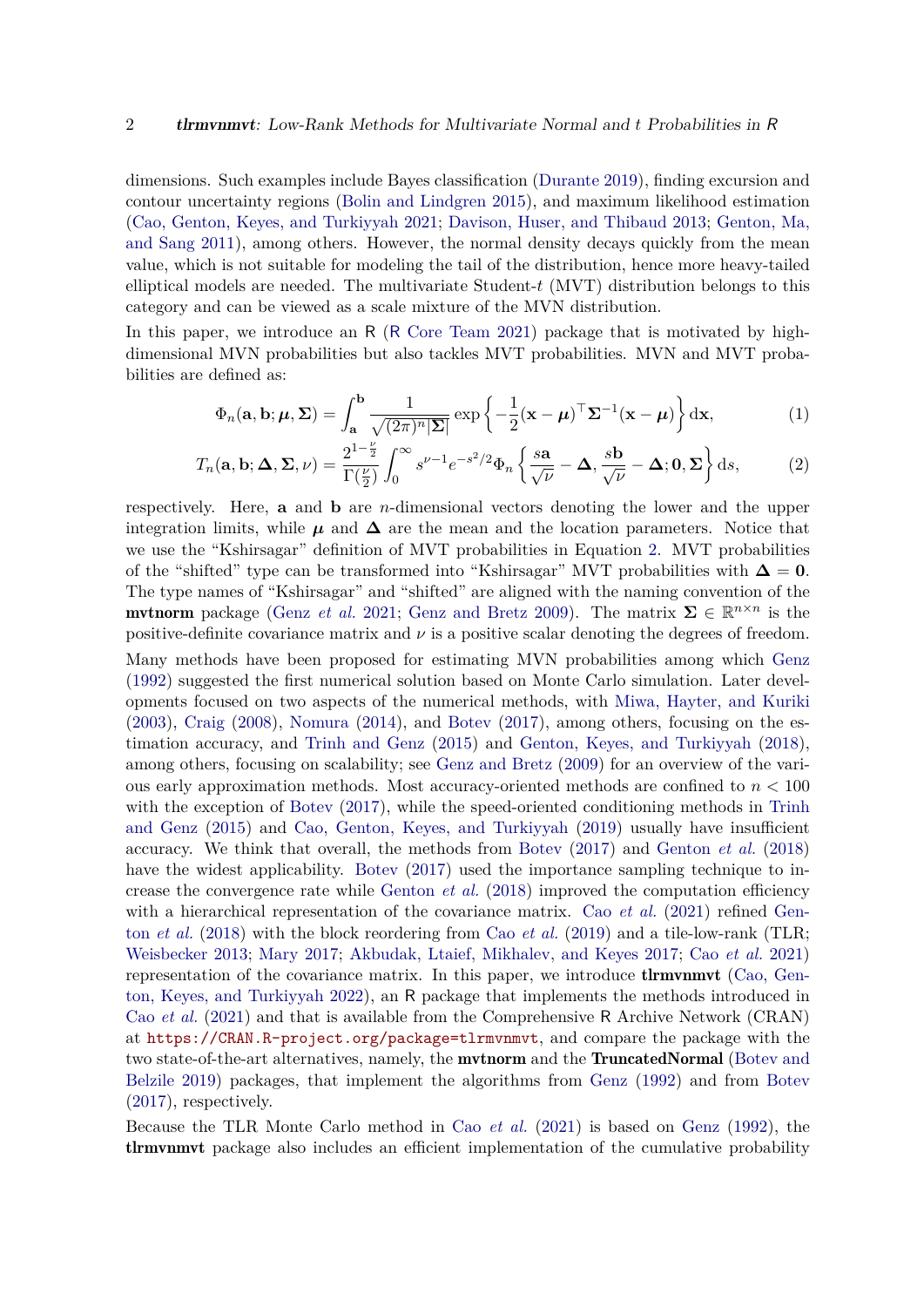functions from the package **mythorm**. Additionally, the algorithms modified for MVT probabilities are also implemented. Section [2](#page-2-0) reviews the algorithms of the TLR Monte Carlo methods for MVN and MVT probabilities. Section [3](#page-5-0) introduces the interfaces of the five functions included in this new package and provides examples of their usage. Section [4](#page-12-0) compares the package performance with two state-of-the-art alternatives. Section [5](#page-17-0) describes an application of computing the excursion sets defined in [Bolin and Lindgren](#page-22-1) [\(2015\)](#page-22-1), where the package tlrmvnmvt makes the computation feasible in thousands of dimensions without any model approximation. Section [6](#page-21-1) concludes the paper.

#### **2. TLR Monte Carlo with block reordering**

<span id="page-2-0"></span>The TLR Monte Carlo method with block reordering, as indicated by its name, adds two techniques to the original Monte Carlo method in [Genz](#page-23-4) [\(1992\)](#page-23-4), namely the TLR representation for the covariance matrix and the block reordering technique. The method in [Genz](#page-23-4) [\(1992\)](#page-23-4) is also known as the separation-of-variable (SOV) transformation that transforms the integration region into the unit hypercube. In this section, we first review the original Monte Carlo method and then we demonstrate how it is combined with the TLR representation and the block reordering. Without loss of generality, we assume  $\mu = 0$  and  $\Delta = 0$  for this section and denote MVN and MVT probabilities with  $\Phi_n(\mathbf{a}, \mathbf{b}; \Sigma)$  and  $T_n(\mathbf{a}, \mathbf{b}; \Sigma, \nu)$ , respectively, to simplify the expressions.

#### **2.1. Monte Carlo for MVN and MVT**

[Genz](#page-23-4) [\(1992\)](#page-23-4) used SOV to transform Equation [1](#page-1-1) into

$$
\Phi_n(\mathbf{a}, \mathbf{b}; \Sigma) = \int_{\Phi(\tilde{a}_1)}^{\Phi(\tilde{b}_1)} \int_{\Phi(\tilde{a}_2)}^{\Phi(\tilde{b}_2)} \cdots \int_{\Phi(\tilde{a}_n)}^{\Phi(\tilde{b}_n)} d\mathbf{z}, \quad \tilde{a}_i = \frac{a_i - \sum_{j=1}^{i-1} L_{ij} y_j}{L_{ii}}, \quad \tilde{b}_i = \frac{b_i - \sum_{j=1}^{i-1} L_{ij} y_j}{L_{ii}}.
$$
\n(3)

The sequence of transformations from Equation [1](#page-1-1) to Equation [3](#page-2-1) are  $\mathbf{x} = \mathbf{Ly}$  and  $y_i = \Phi^{-1}(z_i)$ , where **L** is the lower Cholesky factor of  $\Sigma$ ,  $\Sigma = LL^{\top}$ ; refer to [Genz](#page-23-4) [\(1992\)](#page-23-4) for further details. Here, we use the unbolded letter with subscripts to denote the corresponding coefficient in the matrix (vector). With a subsequent standardization,  $z_i = \Phi(\tilde{a}_i) + {\Phi(\tilde{b}_i) - \Phi(\tilde{a}_i)}w_i$ the integration region can be transformed to the unit hypercube in  $\mathbb{R}^n$ , where quasi-Monte Carlo rules are applicable to **w**. Here, the computation of the MVN integrand with **w** is also referred to as Monte Carlo sampling. In Equation [3,](#page-2-1) the integration limits for the *i*th integration variable depend on the first to the  $(i - 1)$ th integration variables, which allows variable reordering to increase the Monte Carlo convergence rate but limits the degree of parallelism. The MVT probability of Equation [2](#page-1-0) can be transformed into

<span id="page-2-2"></span><span id="page-2-1"></span>
$$
T_n(\mathbf{a}, \mathbf{b}; \Sigma, \nu) = \int_0^1 \Phi_n\left(\frac{\chi_{\nu}^{-1}(t)\mathbf{a}}{\sqrt{\nu}}, \frac{\chi_{\nu}^{-1}(t)\mathbf{b}}{\sqrt{\nu}}; \Sigma\right) dt,
$$
(4)

through  $s = \chi_{\nu}^{-1}(t)$ , where  $\chi_{\nu}^{-1}(\cdot)$  is the inverse of the Chi distribution with  $\nu$  degrees of freedom. Equation [4](#page-2-2) suggests that  $(n + 1)$ -dimensional quasi-Monte Carlo rules can be used to generate (*t,* **w**) as one Monte Carlo sample.

Detailed Monte Carlo algorithms for the two integrations of Equations [3](#page-2-1) and [4](#page-2-2) can be found in [Genz](#page-23-4) [\(1992\)](#page-23-4) and [Genz and Bretz](#page-23-3) [\(2009\)](#page-23-3), respectively. Note that a Cholesky factorization is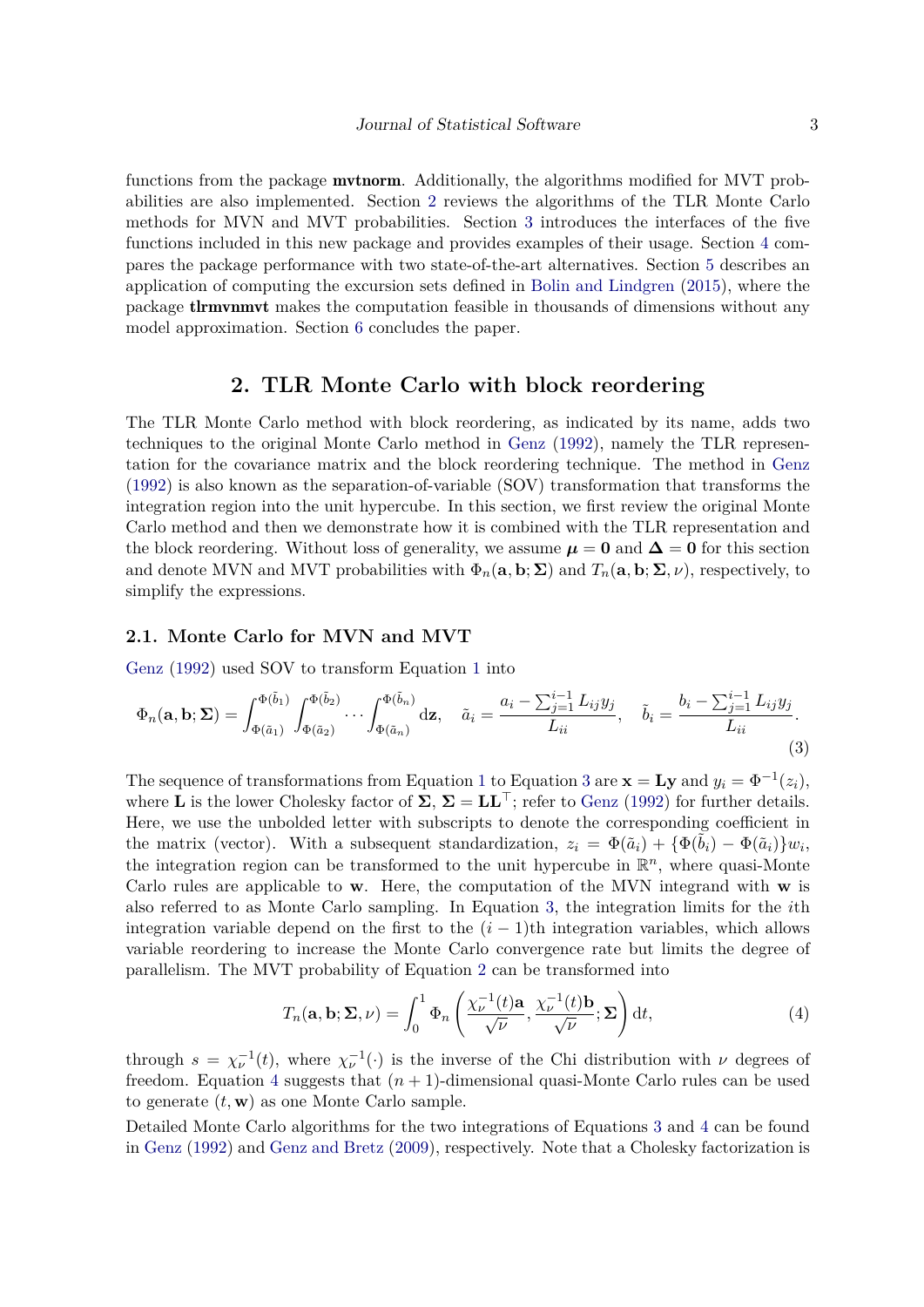needed before estimating the integration with Monte Carlo samples, which has a complexity of  $\mathcal{O}(n^3)$  and can be challenging by itself. It is recognized by [Genz and Bretz](#page-23-3) [\(2009\)](#page-23-3), [Botev](#page-22-5) [\(2017\)](#page-22-5), and Cao *[et al.](#page-22-2)* [\(2021\)](#page-22-2), among others, that ordering variables based on their conditional probabilities, measured by  $\Phi(b_i) - \Phi(\tilde{a}_i)$ , in an ascending order increases the convergence rate. The univariate reordering introduced in [Trinh and Genz](#page-24-0) [\(2015\)](#page-24-0) is one example. It has the same order of complexity as a Cholesky factorization and computes the Cholesky factor while ordering the integration variables, for which it is used to substitute the Cholesky factorization before the Monte Carlo procedures in the **mvtnorm** and **tlrmvnmvt** packages.

#### <span id="page-3-0"></span>**2.2. TLR representation for covariance matrices**

As shown in Equation [3,](#page-2-1) the computation of  $\tilde{a}_i$  and  $\tilde{b}_i$  sums up to the matrix-vector multiplication between **L** and **y** and hence, the complexity for each Monte Carlo sample is  $\mathcal{O}(n^2)$ . This can readily be reduced through a structured representation of **L**. The TLR representation breaks down a large matrix into small blocks, of which a large proportion can be closely approximated by the multiplication of two thin matrices, **UV**⊤. This representation is also referred to as the low-rank representation for the block (tile) [\(Weisbecker](#page-24-1) [2013;](#page-24-1) [Mary](#page-23-8) [2017;](#page-23-8) [Akbudak](#page-21-0) *et al.* [2017;](#page-21-0) Cao *[et al.](#page-22-2)* [2021\)](#page-22-2) and typically, all blocks have the same numbers of rows and columns to reduce the complexity of matrix operations. In this paper, we refer to the number of columns of **U** and **V** as local ranks, denoted by  $k$ , for which a smaller value yields greater computation savings. Since the matrix we approximate is a covariance matrix in  $\mathbb{R}^{n \times n}$ , we assume that the number of rows is equal to the number of columns for each block, both of which are denoted by *m*.

Figure [1](#page-4-0) visualizes the local rank distribution across blocks in a Whittle correlation matrix and the corresponding Cholesky factor, where the pair-wise sum is simply two times the local ranks, also the sum of the ranks of **U** and **V**. The Whittle kernel with a range parameter of 0*.*1 has an effective range of 0*.*4 on the unit square and is implemented with the matern() function from the **geoR** [\(Ribeiro Jr and Diggle](#page-23-9) [2020\)](#page-23-9) package. For most blocks, the pair-wise local ranks are much smaller than 32 and this difference usually becomes more significant when *n* increases (Cao *[et al.](#page-22-2)* [2021\)](#page-22-2). With the TLR Cholesky factor, the complexity for each Monte Carlo sample is reduced to  $\mathcal{O}(nm + kn^2/m)$ , whose order is minimized approximately at  $m = \sqrt{n}$  because the average k across the blocks is usually a small value, for example, below three.

Aligned with the TLR representation, a TLR Cholesky factorization can be designed at a complexity of  $\mathcal{O}(n^3/m^2 + nm^2)$ , which also reaches its minimum order,  $\mathcal{O}(n^2)$ , when  $m = \sqrt{n}$ ; see [Akbudak](#page-21-0) *et al.* [\(2017\)](#page-21-0) for the algorithm of the TLR Cholesky factorization. However, the success of the TLR Cholesky factorization is not guaranteed because truncation is involved in the block addition part of the algorithm. Typically, the covariance matrix is close to singular when correlation is strong, in which case the Schur complement has a much smaller magnitude in its entries than the original covariance matrix, and small truncation errors may cause the failure of the Cholesky factorization. To address this problem, either a lower truncation error or a correction mechanism can be resorted to. The correction mechanism generally induces bias because it makes the matrix "more positive-definite". One common example is adding a nugget effect while [Xia and Gu](#page-24-2) [\(2010\)](#page-24-2) provided a more sophisticated example of the correction mechanism.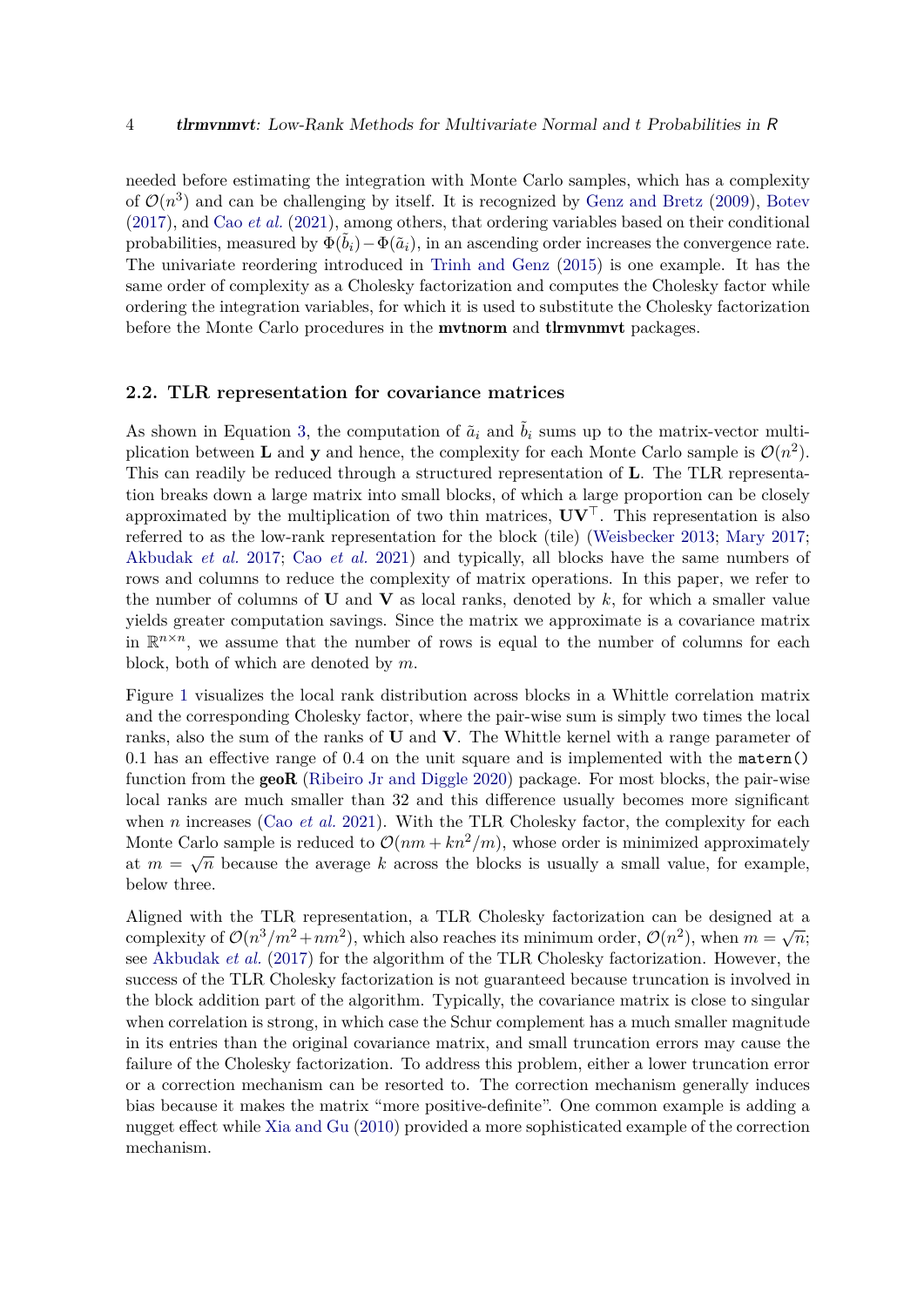<span id="page-4-0"></span>

Figure 1: Color-coded pair-wise local ranks of [\(a\)](#page-4-0) the TLR covariance matrix and [\(b\)](#page-4-0) the TLR Cholesky factor. Local ranks are truncated at the absolute error of 1e−3 and represented as the pair-wise sum. The covariance matrix is built with the Whittle correlation kernel with a range parameter of 0*.*1 for 1*,*024 spatial locations on a regular grid in the unit square. The order of the locations is Morton's order implemented by the zorder() function from the tlrmvnmvt package.

#### **2.3. Block reordering**

The block reordering is a variable reordering scheme compatible with the TLR representation of the covariance matrix. For a block to have a small local rank, the locations corresponding to the rows of the block should be spatially separated from those of the columns, which is also referred to as the admissibility condition [\(Börm, Grasedyck, and Hackbusch](#page-22-9) [2003b\)](#page-22-9). Figure  $2(a)$  shows two cases, where the two sets of spatial locations are regarded as nonseparable and separable, respectively. For implementation, an explicit admissibility condition specifies the minimum ratio of the distance between the two sets to the minimum diameter of the sets [\(Börm](#page-22-9) *et al.* [2003b\)](#page-22-9). A good ordering for the TLR representation aims to make all pairs of two different sets of locations separable while an ordering based on the integration limits, **a** and **b**, increases the convergence rate of Monte Carlo sampling [\(Genz and Bretz](#page-23-3) [2009\)](#page-23-3).

To benefit from both aspects, the block reordering, visualized in Figure [2\(b\),](#page-5-1) first divides the locations into sets based on their indices from Morton's order and then orders again the sets and the locations in each set based on their marginal probabilities; refer to Cao *[et al.](#page-22-6)* [\(2019\)](#page-22-6) for the detailed algorithm of the block reordering and Cao *[et al.](#page-22-2)* [\(2021\)](#page-22-2) for a recursive version of the block reordering. In this manner, the block reordering does not change the separability of any block in  $\Sigma$  while improving the convergence rate significantly. Cao *[et al.](#page-22-2)* [\(2021\)](#page-22-2) also discussed other potential structured representations for **Σ** and **L** and concluded that the TLR structure combined with the block reordering leads to the best efficiency.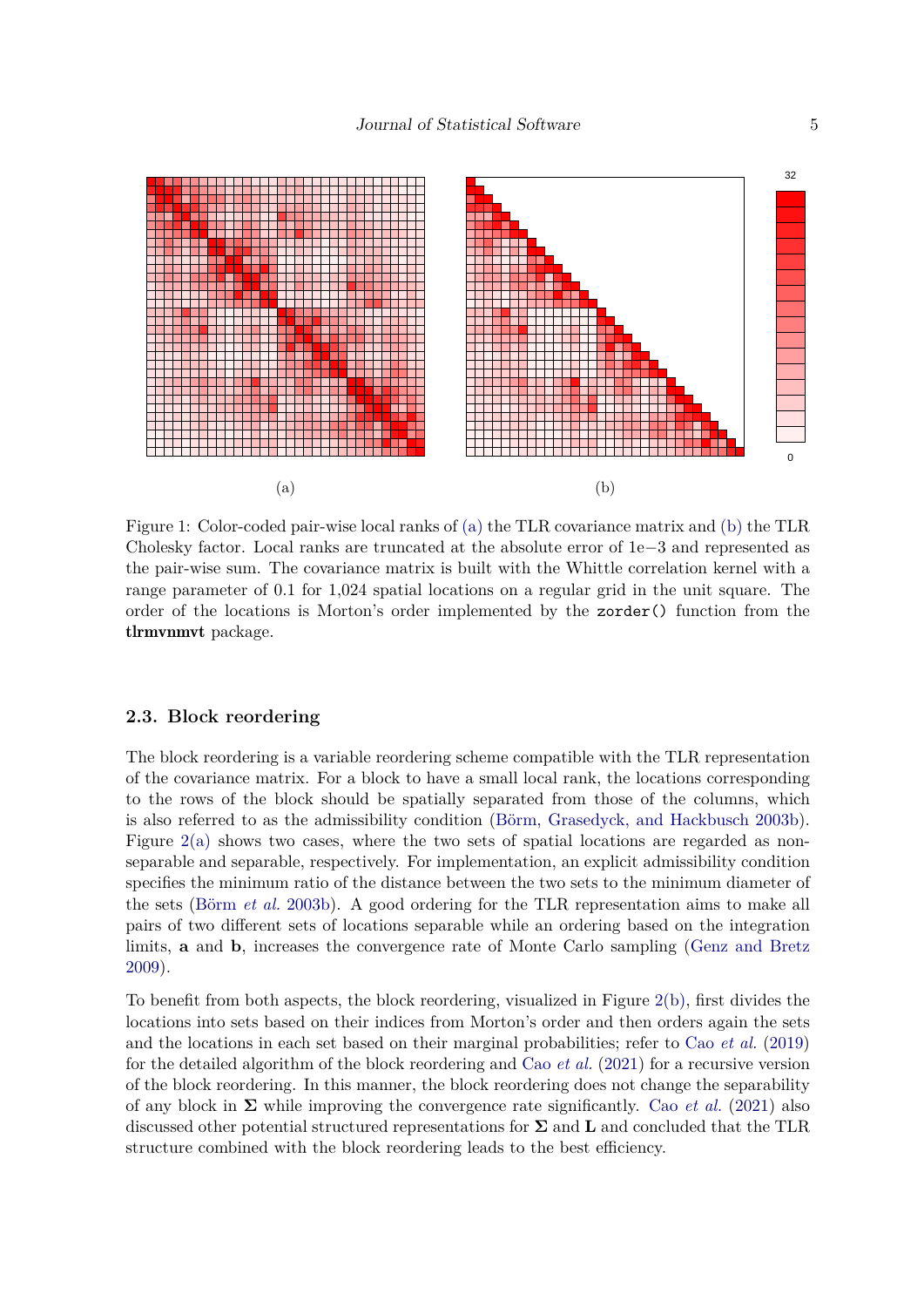<span id="page-5-1"></span>

Figure 2: [\(a\)](#page-5-1) Illustration of non-separable and separable pairs of sets. The separability is given by the bounding boxes defined in [Börm](#page-22-10) *et al.* [\(2003a\)](#page-22-10). [\(b\)](#page-5-1) Illustration of the block reordering. The dotted red arrows indicate the sequence, in which the locations are ordered.

#### **3. Package structure and implementation**

<span id="page-5-0"></span>The **tlrmvnmvt** package has two major functions for computing MVN and MVT probabilities, namely pmvn() and pmvt(). Both functions provide the flexibility of choosing the dense-matrix-based SOV algorithm or the TLR-matrix-based quasi-Monte Carlo algorithm. The third function,  $z$  order(), generates Morton's order in 2D that is helpful for constructing covariance matrices with the low-rank feature. The last two functions, GenzBretz() and TLRQMC(), are used to specify the internal algorithm called by the  $p m v n$ () and the  $p m v t$ () functions. This package has an efficient underlying  $C++$  implementation interfaced through Rcpp [\(Eddelbuettel and Balamuta](#page-22-11) [2018\)](#page-22-11) and utilizes the Eigen library [\(Guennebaud and Ja](#page-23-10)[cob](#page-23-10) [2010\)](#page-23-10), a template library for linear algebra, via RcppEigen [\(Bates and Eddelbuettel](#page-21-2) [2013\)](#page-21-2). Currently, the Boost library [\(Schling](#page-24-3) [2011\)](#page-24-3) is also linked through the BH package [\(Eddel](#page-23-11)[buettel, Emerson, and Kane](#page-23-11) [2021\)](#page-23-11) to provide modified Bessel functions but this dependency can be spared when  $C++17$  is supported by R.

#### **3.1. Function interfaces**

The interfaces of functions pmvn() and pmvt() are:

```
pmvn(lower = -Inf, upper = Inf, mean = 0, sigma = NULL,
  uselog2 = FALSE, algorithm = GenzBretz(), ...)
pmvt(lower = -Inf, upper = Inf, delta = 0, df = 1, sigma = NULL,
  uselog2 = FALSE, algorithm = GenzBretz(), type = "Kshirsagar", ...)
```
The two interfaces closely resemble those of the pmvnorm() and the pmvt() functions from the mvtnorm package. The first two arguments, lower and upper, define a rectangular in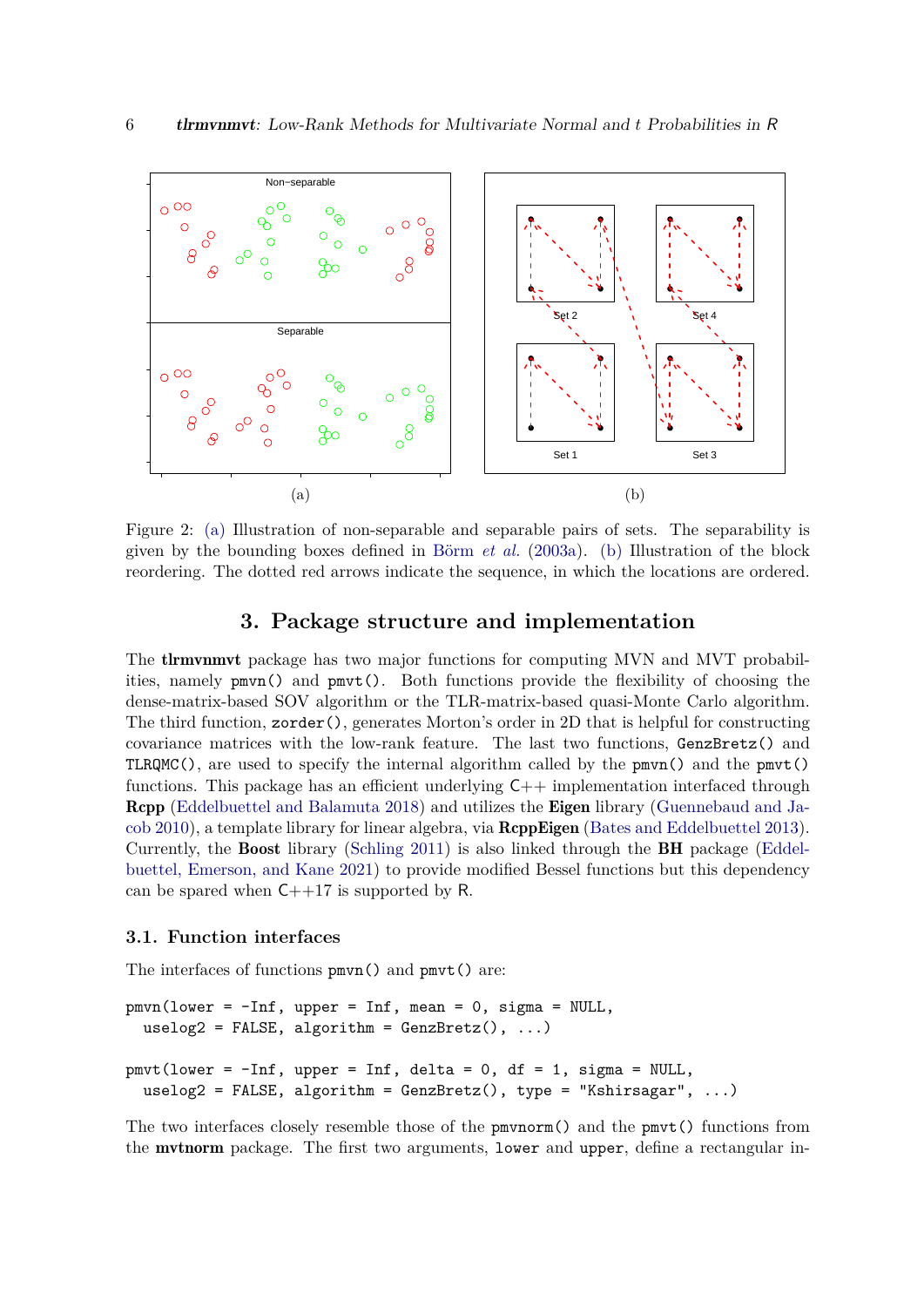tegration region. The mean parameter for MVN probabilities and the delta parameter for MVT probabilities simply shift the integration limits, lower and upper, when the type of MVT probabilities is "shifted" whereas MVT probabilities of type = "Kshirsagar" are defined in Equation [2](#page-1-0) and do not simply shift lower and upper with delta. The covariance matrix  $\Sigma$  can be either given by the sigma parameter or constructed by the package through specifying the underlying geometry geom, the covariance kernel kernelType, and the associated parameters para. Here, geom, kernelType, and para are optional parameters. The parameter geom should be a matrix with *n* rows, each of which is a coordinate vector and denoted with  $s_i$ . Currently, the only supported covariance model is the Matérn covariance function that accepts para as a vector of length four, storing the scale parameter  $\sigma > 0$ , the range parameter  $\beta > 0$ , the smoothness parameter  $\kappa > 0$ , and the nugget parameter  $\delta \geq 0$ . Specifically, we assume the following parameterization for the Matérn covariance function:

<span id="page-6-0"></span>
$$
\sigma_{ij} = \sigma^2 \{ 2^{\kappa - 1} \Gamma(\kappa) \}^{-1} \left( \frac{\|\mathbf{s}_i - \mathbf{s}_j\|}{\beta} \right)^{\kappa} H_{\kappa} \left( \frac{\|\mathbf{s}_i - \mathbf{s}_j\|}{\beta} \right) + \mathbb{1}_{\{\mathbf{s}_i = \mathbf{s}_j\}} \cdot \delta,
$$
(5)

where  $\sigma_{ij}$  is the  $(i, j)$ th coefficient of  $\Sigma$ ,  $\|\cdot\|$  is the  $L_2$ -norm that leads to the Euclidean distance, 1 is the indicator function, and  $H_k(\cdot)$  denotes the modified Bessel function of the second kind of order *κ*. The parameter uselog2 determines whether the probability is returned as its logarithm to the base two, which is necessary when the probability estimate is smaller than the machine precision. The df parameter should be a positive number representing the degrees of freedom that are needed only for MVT probabilities.

The algorithm parameter should be either of class 'GenzBretz' or 'TLRQMC', which are returned by the GenzBretz() and the TLRQMC() functions, respectively. When algorithm is of class 'GenzBretz', the pmvn() and the pmvt() functions implement the univariate reordering and the SOV algorithm with a dense representation of the covariance matrix. This is recommended for MVN/MVT problems in relatively low dimensions, e.g., no more than 4*,*000 and is not constrained by the covariance structure. When algorithm is of the 'TLRQMC' class, the two functions implement the recursive block reordering (Cao *[et al.](#page-22-2)* [2021\)](#page-22-2) and the TLR Monte Carlo algorithm. The latter combination can solve probabilities in tens of thousands of dimensions with reasonable time costs but requires the existence of the low-rank feature in the covariance matrix.

Both the GenzBretz() and the TLRQMC() functions accept parameters that control the aspects of the pmvn() and the pmvt() functions associated with the adopted algorithm:

#### $GenzBretz(N = 499)$  $TLRQMC(N = 499, m = 64, eps1 = 1e-4)$

The N parameter controls how many Monte Carlo samples are used for estimating MVN/MVT probabilities. Specifically, we use the Richtmyer rule [\(Richtmyer](#page-24-4) [1951\)](#page-24-4) for sampling **w** that is defined after Equation [3.](#page-2-1) The Richtmyer rule specifies a batch size *N* and the number of batches  $n_s$ , which amounts to a total sample size of  $N \times n_s$ . In our implementation, the N parameter is the batch size and *n<sup>s</sup>* is set internally to 20. Two additional parameters are needed when the TLRQMC algorithm is used. The m parameter specifies the block (tile) size *m* and the epsl parameter is the absolute truncation error used in the construction of the TLR covariance matrix and the TLR Cholesky factorization. It is worth mentioning that the adaptive cross approximation (ACA; [Bebendorf and Rjasanow](#page-22-12) [2003\)](#page-22-12) algorithm is used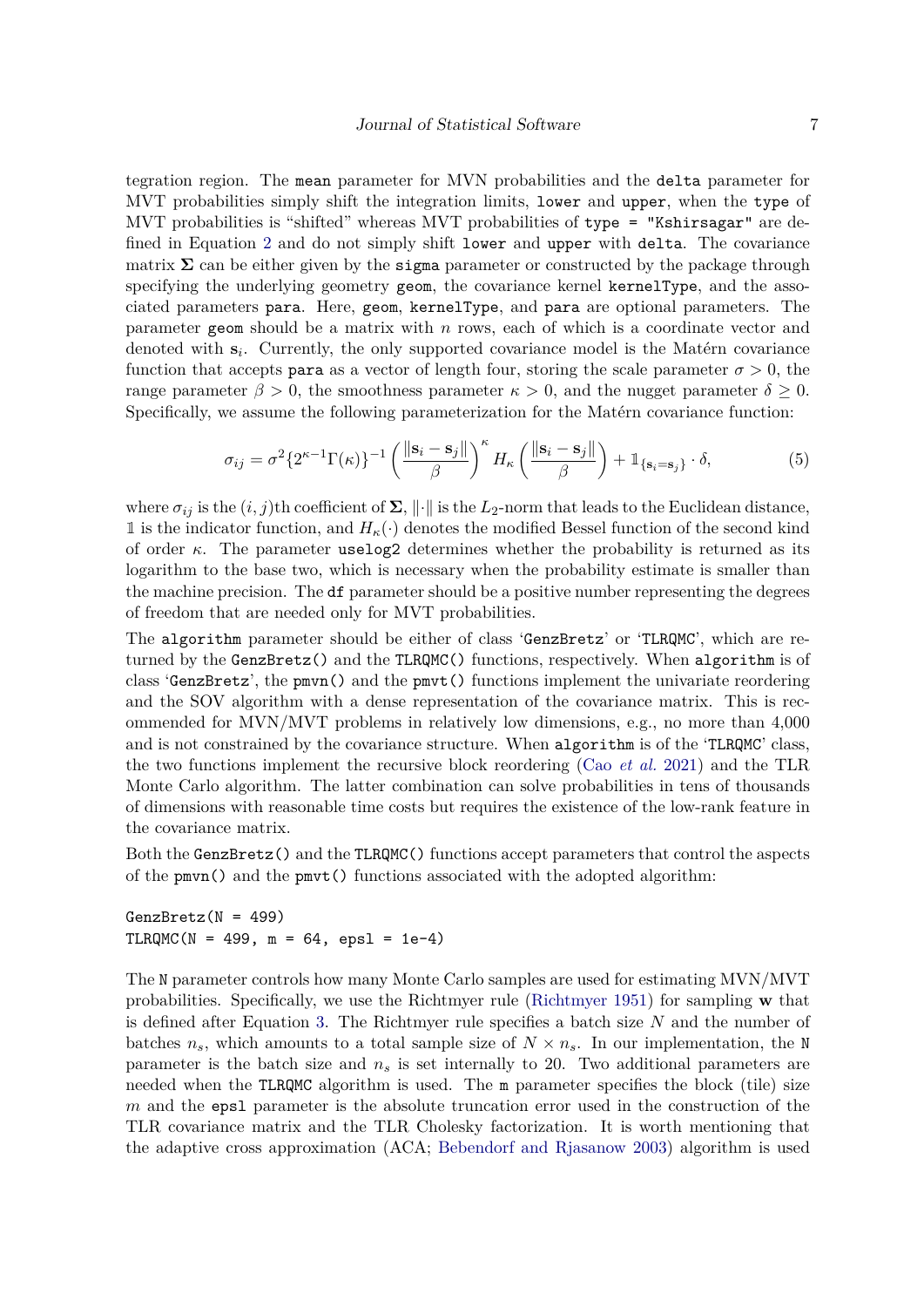for constructing the TLR covariance matrix and that the low-rank matrix addition in the TLR Cholesky factorization is based on singular value decomposition (SVD); see [Börm](#page-22-9) *et al.* √ [\(2003b\)](#page-22-9) for a detailed discussion on low-rank matrix addition. Although  $m = \sqrt{n}$  leads to the optimal order of complexity, the choice of *m* should guarantee that most off-diagonal blocks of dimension  $m \times m$  in  $\Sigma$  can be closely approximated by the low-rank representation described in Section [2.2.](#page-3-0) This requirement motivates a choice of *m* depending on the structure of the input sigma or geom but generally, the smaller *m* is, the more closely the blocks are approximated by the low-rank representation.

When algorithm is of the class 'GenzBretz', the univariate reordering, described in Algorithm 2.2 of [Trinh and Genz](#page-24-0) [\(2015\)](#page-24-0) is first applied, which reorders the integration variables and simultaneously computes the Cholesky factor **L** of **Σ**. Next, the MVN and the MVT integrands are computed for each **w** generated from the Monte Carlo rule through the algorithms described in Section 3 of [Genz](#page-23-4) [\(1992\)](#page-23-4) and Section 4.2.2 of [Genz and Bretz](#page-23-3) [\(2009\)](#page-23-3), respectively. When algorithm is of the class 'TLRQMC', the pmvn() and the pmvt() functions first construct the TLR representation of the covariance matrix based on either sigma or the optional parameters geom, kernelType, and para. Next, similar to the univariate reordering, the recursive block reordering is applied to improve the convergence rate, which also implicitly performs the TLR Cholesky factorization. The algorithms for computing the MVN and MVT integrands under the TLR representation are described in Cao *[et al.](#page-22-2)* [\(2021\)](#page-22-2), where it is also concluded that the computation costs per sample are proportional to the storage costs of the Cholesky factor. Therefore, the TLR representation significantly improves the time efficiency as large off-diagonal blocks are reduced to their low-rank representations.

For both, the pmvn() and the pmvt() functions, the probability estimate from one sample is the product of *n* one-dimensional probabilities and we store the mantissa and exponent of the product after each multiplication separately. This allows the storage of values much smaller than the machine precision and is also compatible with the computation of the mean and the standard deviation. Both functions return a numeric value of the estimated probability, either as its original value or as its logarithm to the base two if uselog2 is TRUE. When uselog2 is FALSE, the returned value has an attribute of the estimation error, which is not available otherwise because the standard deviation of the logarithm of the probability cannot be directly estimated. However, this is amenable to multiple instances of Monte Carlo sampling with the same arguments. Cao *[et al.](#page-22-2)* [\(2021\)](#page-22-2) showed that the logarithm of the probability has a much smaller relative error than the probability itself and hence, is preferred in high dimensions.

The last function to introduce from the **theorightary** package is zorder() that implements Morton's ordering in the 2D plane:

#### zorder(geom)

zorder() accepts a set of locations from the geom parameter, which should be an *n*-by-2 matrix and returns the vector that matches the old indices to the new indices, e.g., geom  $\leq$ geom[zorder(geom)]. This function aims to align the row indices of geom with their spatial locations, based on which the constructed covariance matrices are likely to possess the lowrank feature. This is useful when the covariance matrix cannot be constructed internally. For example, the covariance matrix is equal to the summation of two Matérn covariance matrices. In such cases, users can first construct a dense covariance matrix based on the order given by  $zorder()$ ; then call the pmvn() and the pmvt() functions and set the sigma parameter equal to the previously computed covariance matrix. The time costs for constructing the dense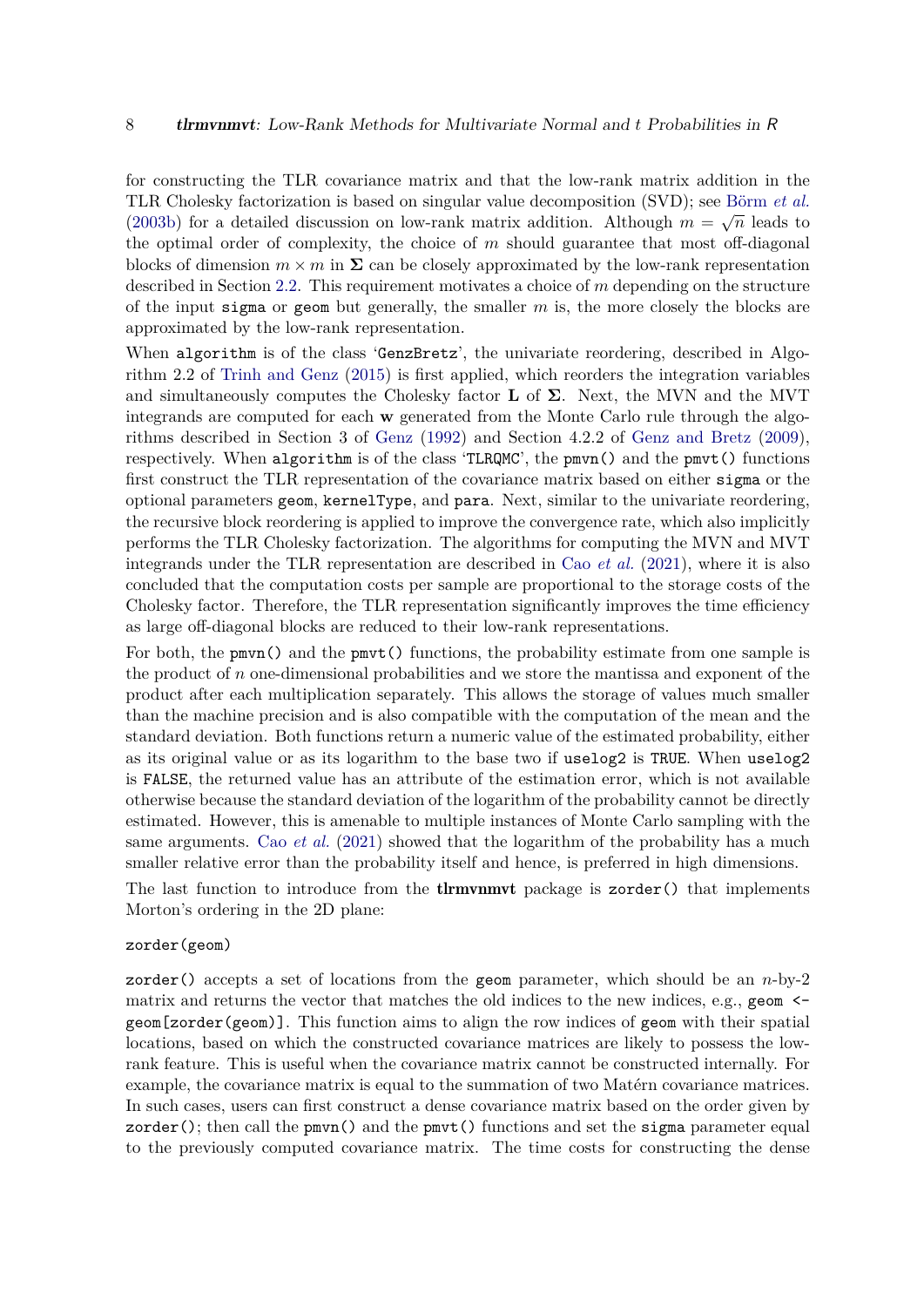covariance matrix is typically much less than that of the Monte Carlo sampling, for which the zorder() function practically broadens the class of MVN/MVT probabilities that can be processed by the TLR methods.

#### <span id="page-8-0"></span>**3.2. Computation with dense matrices**

In this section, we present the computation of MVN and MVT probabilities with the dense representation of the covariance matrix. The covariance matrix here is constructed from *n* locations on a perturbed grid in the unit square and a Whittle correlation function with the range parameter  $\beta = 0.1$ . The integration limits, **a** and **b**, are generated from uniform distributions U(−5*,* −1) and U(1*,* 5), respectively. We set a fixed seed value for the results to be reproducable.

```
R> set.seed(123)
R > nx < -20R> ny <- 20
R> n \le -nx * nyR> vecx <- c(1:nx) - 1
R> vecy <- c(1:ny) - 1
R> geom \le cbind(kronecker(vecx, rep(1, ny)), kronecker(rep(1, nx), vecy))
R> geom <- geom + matrix(runif(n * 2), n, 2)
R> geom \leq geom / max(nx, ny)
R > a \leq runif(n, -5, -1)R> b <- runif(n, 1, 5)
```
Since we will use the dense representation of the covariance matrix, we do not need to reorder the locations in geom. The covariance matrix is constructed with the matern() function from the geoR package.

```
R> library("geoR")
R> distM <- as.matrix(dist(geom))
R> covM <- matern(distM, 0.1, 1.0)
```
Note that the Whittle covariance function is a special case of the Matérn covariance function from Equation [5](#page-6-0) when  $\kappa = 1$ . By default, the uselog2 is FALSE and the estimation error is returned.

```
R> library("tlrmvnmvt")
R> sprintf("Time costs: %f seconds", system.time(
+ ret <- pmvn(a, b, 0, covM))[[3]])
[1] "Time costs: 1.203000 seconds"
R> ret
[1] 0.0001066559
attr(,"error")
[1] 3.328883e-06
```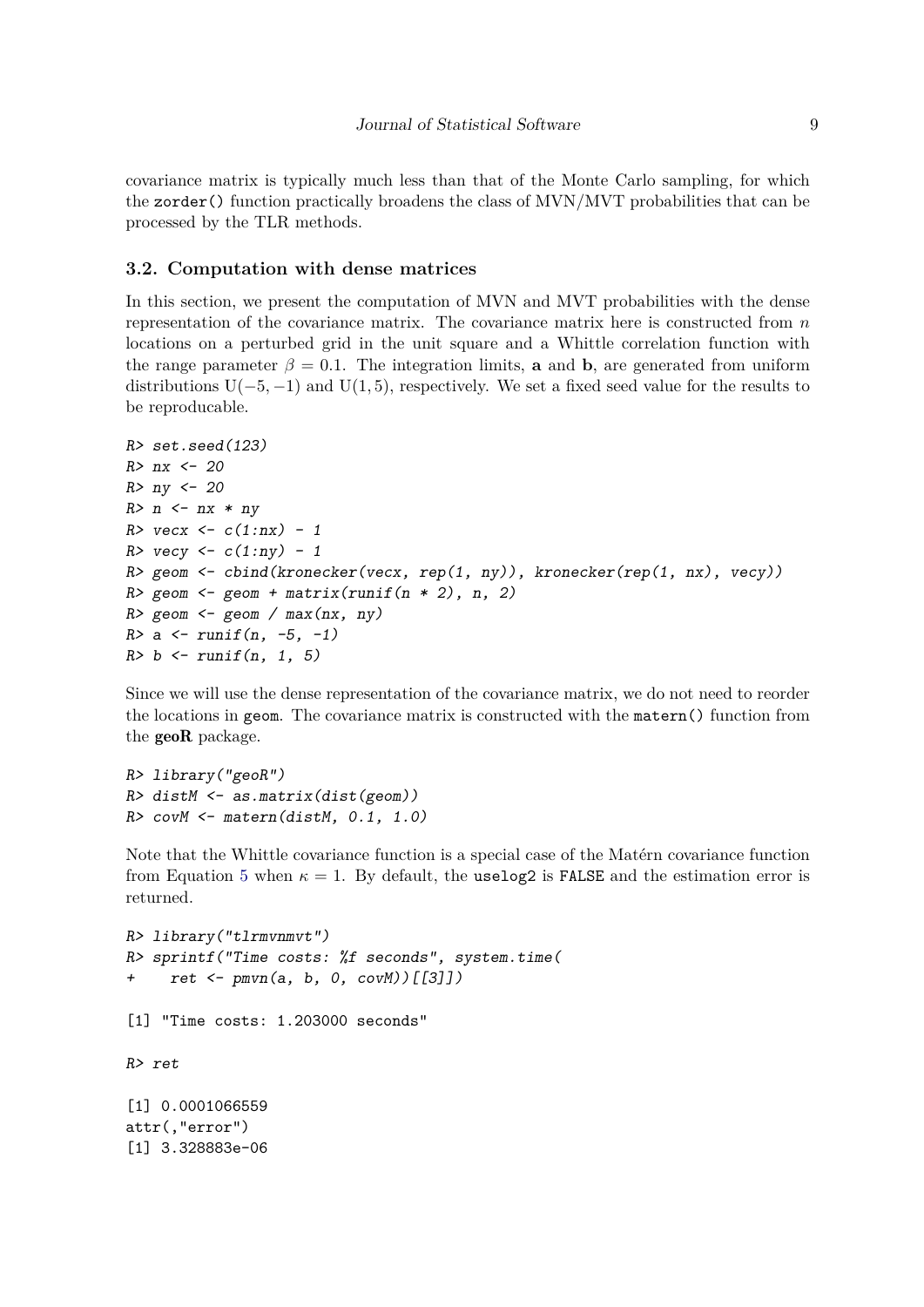The output error is the absolute error, similar to the **mythorm** package but different from the TruncatedNormal package. Similar results can be produced for MVT probabilities, for which we need to define the degrees of freedom.

```
R>nu < -7R> sprintf("Time costs: %f seconds", system.time(
+ ret \leftarrow pmvt(a, b, 0, nu, covM, uselog2 = TRUE))[[3]])
[1] "Time costs: 1.352000 seconds"
R> ret
[1] -6.987227
```
The log-probability is computed without an error estimation, which, if desired, can be estimated through multiple instances of the same problem. The above two examples can be also specified with the geometry and the covariance structure. Here, we only use the pmvn() function as an example.

```
R> sprintf("Time costs: %f seconds", system.time(
     ret \leq pmvn(a, b, 0, geom = geom, kernelType = "matern",
+ para = c(1, 0.1, 1, 0), algorithm = GenzBretz(N = 737)))[[3]])
[1] "Time costs: 1.723000 seconds"
R> ret
[1] 0.0001073855
attr(,"error")
[1] 3.155405e-06
```
In this example, we increase the sample size of Monte Carlo sampling from the default  $499 \times 20$ to  $737 \times 20$ . The computed probability is very close to that from the first call of the pmvn() function and the difference is due to the randomness of Monte Carlo sampling.

#### **3.3. Computation with TLR matrices**

In this section, we first show that the computation of relatively low-dimensional MVN and MVT problems does not benefit much from the TLR methods, with the same examples used in Section [3.2.](#page-8-0) Next, we provide two higher-dimensional comparisons that highlight the computation efficiency of the TLR methods, where we construct the covariance matrix based on thousands of locations on a perturbed grid. The following code defines the block size to be 20 and uses the TLR method to compute the same MVN problem that appeared before.

```
R> sprintf("Time costs: %f seconds", system.time(
     ret \leftarrow pmvn(a, b, 0, covM, algorithm = TLRQMC(m = 20)))[[3]]
```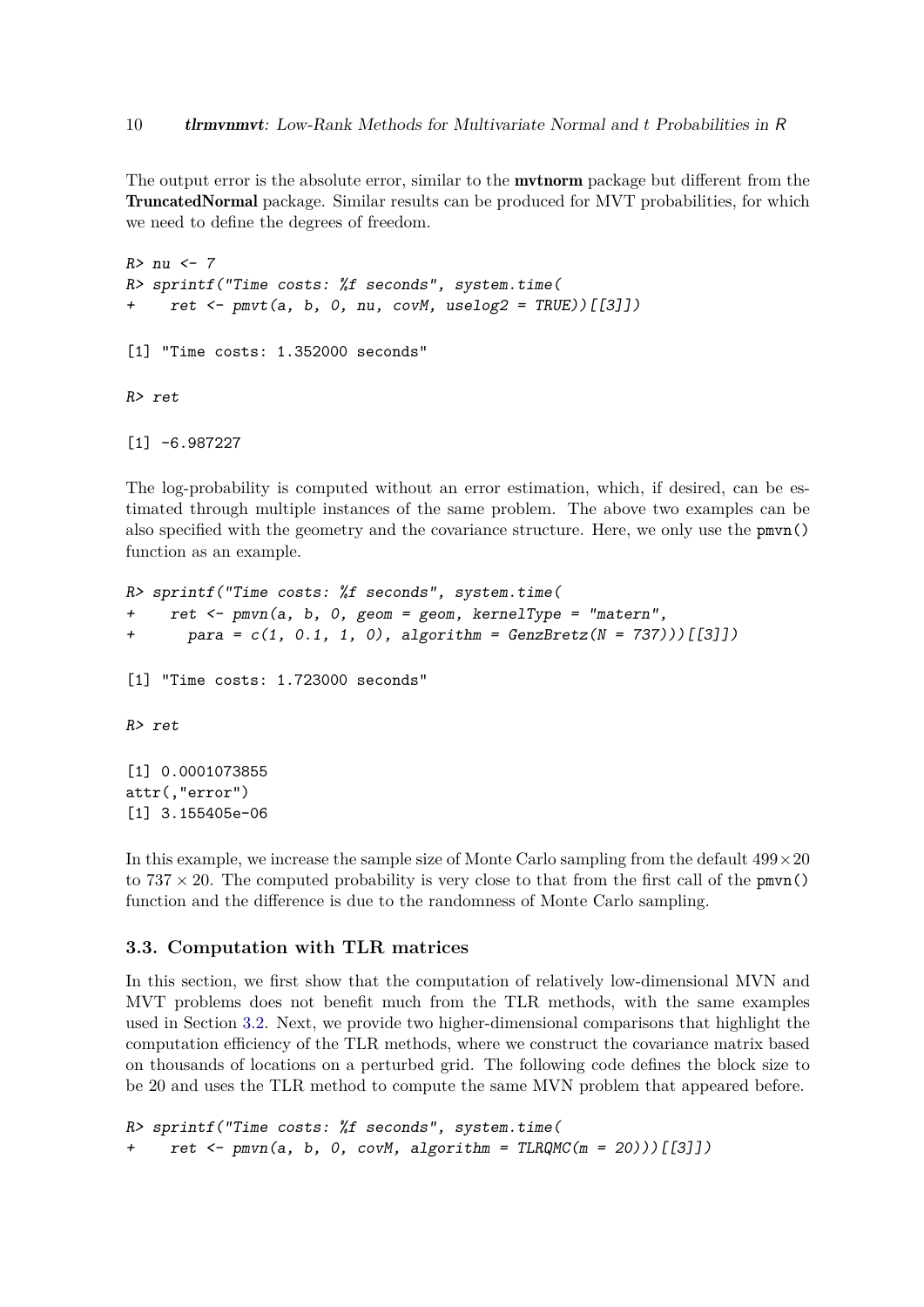```
[1] "Time costs: 1.723000 seconds"
R> ret
[1] 0.0001026763
attr(,"error")
[1] 4.489981e-06
```
For the problem dimension of 400, the TLRQMC algorithm actually has lower efficiency than the GenzBretz algorithm. This is because the block size m is 20, relative to which the local ranks cannot be much smaller. The storage and computation savings from the TLRQMC algorithm are significant only if the local ranks are much smaller than the block size. The same relationship is also true for MVT probabilities in 400 dimensions.

```
R> sprintf("Time costs: %f seconds", system.time(
+ ret <- pmvt(a, b, 0, nu, covM, uselog2 = TRUE,
      algorithms = TLRQMC(m = 20)))[[3]][1] "Time costs: 1.740000 seconds"
R> ret
[1] -6.862828
```
For the same MVN/MVT probability, the result computed with the TLRQMC algorithm is very close to that computed with the GenzBretz algorithm in Section [3.2.](#page-8-0) From many similar numerical experiments, we conclude that the error caused by the TLR approximation is negligible compared with that from the Monte Carlo sampling. At this point, we clear the environment variables and build a covariance matrix based on 4*,*000 locations on a perturbed grid in (0*,* 1). We do not choose a purely random geometry because the covariance matrix may appear singular under the truncation error,  $\epsilon$ , if there are locations too close to each other. Here, we use the same correlation function, the Whittle correlation function with a range parameter of 0.1, and generate the integration limits also from  $U(-5, -1)$  and  $U(1, 5)$ .

```
R> set.seed(123)
R > n < -4000R > geom \leftarrow c(0:(n-1)) / nR> geom \leq geom + runif(n) / n * 0.8
R> distM <- as.matrix(dist(geom))
R> covM <- matern(distM, 0.1, 1.0)
R > a \leq runif(n, -5, -1)R> b <- runif(n, 1, 5)
```
In the 1D domain, the initial grid has a unit distance of 1*/*4000, to which we add a random perturbation whose magnitude is uniformly distributed between zero and 0*.*8 times the unit distance. Due to the small unit distance and hence, the strong correlation between neighbor locations, we set the truncation error to 1e−6 when using the TLRQMC algorithm.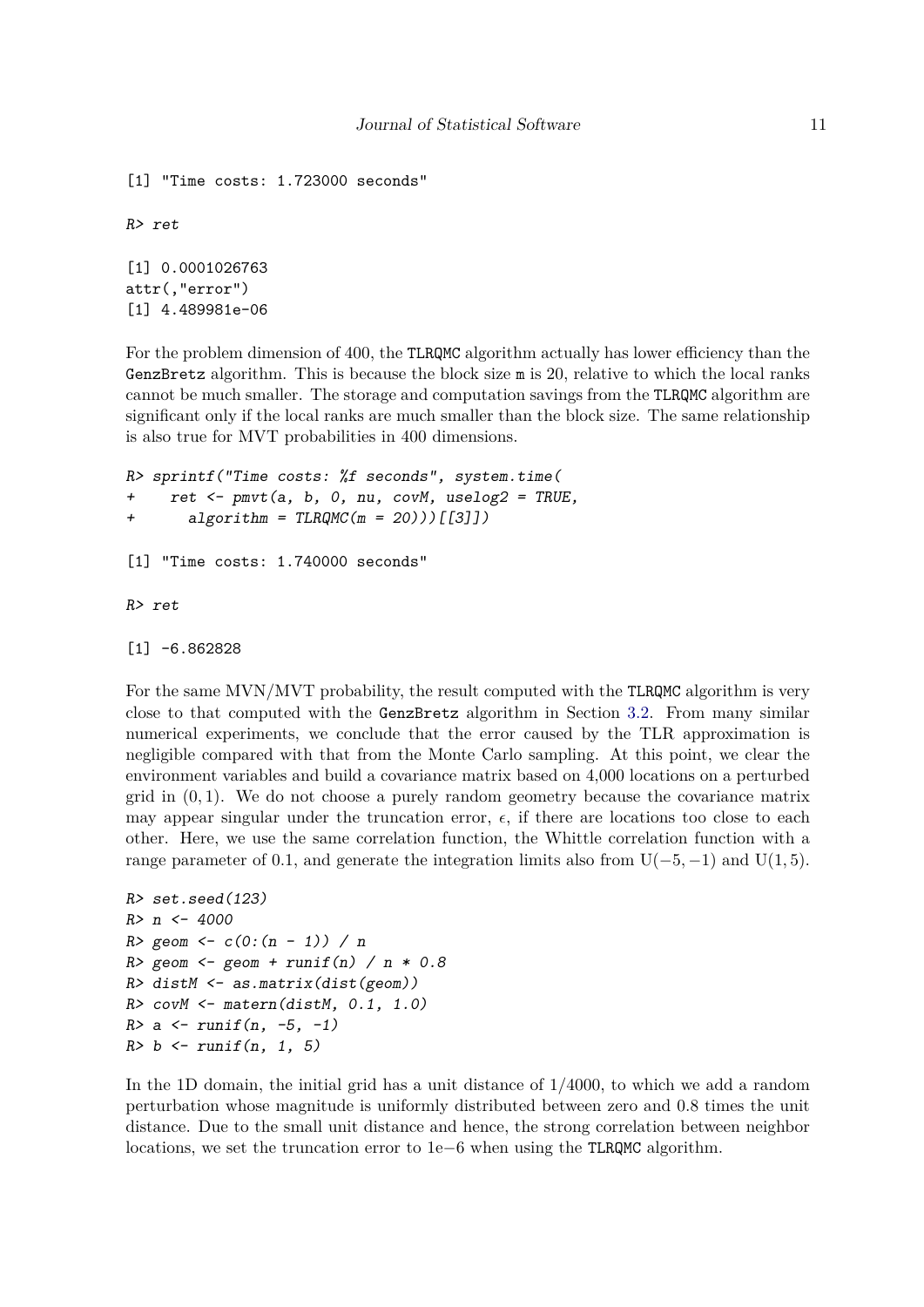```
R> sprintf("Time costs: %f seconds", system.time(
+ ret \leq pmvn(a, b, 0, \text{covM},+ algorithm = TLRQMC(m = 64, eps1 = 1e-6)) [[3]])
[1] "Time costs: 10.730000 seconds"
R> ret
[1] 0.01164927
attr(,"error")
[1] 0.0002779126
```
The block size is chosen to be close to  $\sqrt{n}$  for the optimal asymptotic complexity as discussed in Section [2.2.](#page-3-0) Typically, the covariance matrix from a 1D geometry and a smooth kernel has a strong low-rank feature, where the TLR representation achieves higher savings than what it achieves for problems defined in higher spatial dimensions. The computation for this 4*,*000-dimensional MVN problem takes less than 11 seconds, which is faster than the time of the next example where the problem size is the same but the spatial locations are in 2D. For the last problem, we consider a 4*,*000-dimensional MVN probability based on a 2D perturbed grid. The original grid is 50×80 with a unit distance of 1*/*80, and the perturbation is also uniformly distributed between zero and 0*.*8 times the unit distance but in both *x* and *y* directions. The covariance matrix is designed to be the summation of a Whittle correlation matrix and an exponential correlation matrix, both with the range parameter  $\beta = 0.1$ . Note that to generate the low-rank feature, we index the locations based on Morton's order before constructing the two correlation matrices. Since the variance becomes two, we scale the range from which we generate the integration limits proportionally.

```
R> set.seed(123)
R> nx <- 50
R> ny <- 80
R> n \le -nx * nyR> vecx \leq c(1:nx) - 1
R> vecy \leftarrow c(1:ny) - 1
R geom \le cbind(kronecker(vecx, rep(1, ny)), kronecker(rep(1, nx), vecy))
R> geom \leq geom + matrix(runif(n * 2), n, 2) * 0.8
R> geom \leq geom / max(nx, ny)
R> idxZ <- zorder(geom)
R> geom \leq geom[idxZ, ]
R> distM <- as.matrix(dist(geom))
R> covM1 <- matern(distM, 0.1, 1.0)
R> covM2 <- matern(distM, 0.1, 0.5)
R> covM <- covM1 + covM2
R > a \le -runif(n, -10, -2)
R> b <- runif(n, 2, 10)
```
This type of covariance matrix cannot be generated by the **theorem internally** for which the zorder() function becomes necessary for constructing the low-rank feature. For this MVN problem, we use a truncation error of 1e−5.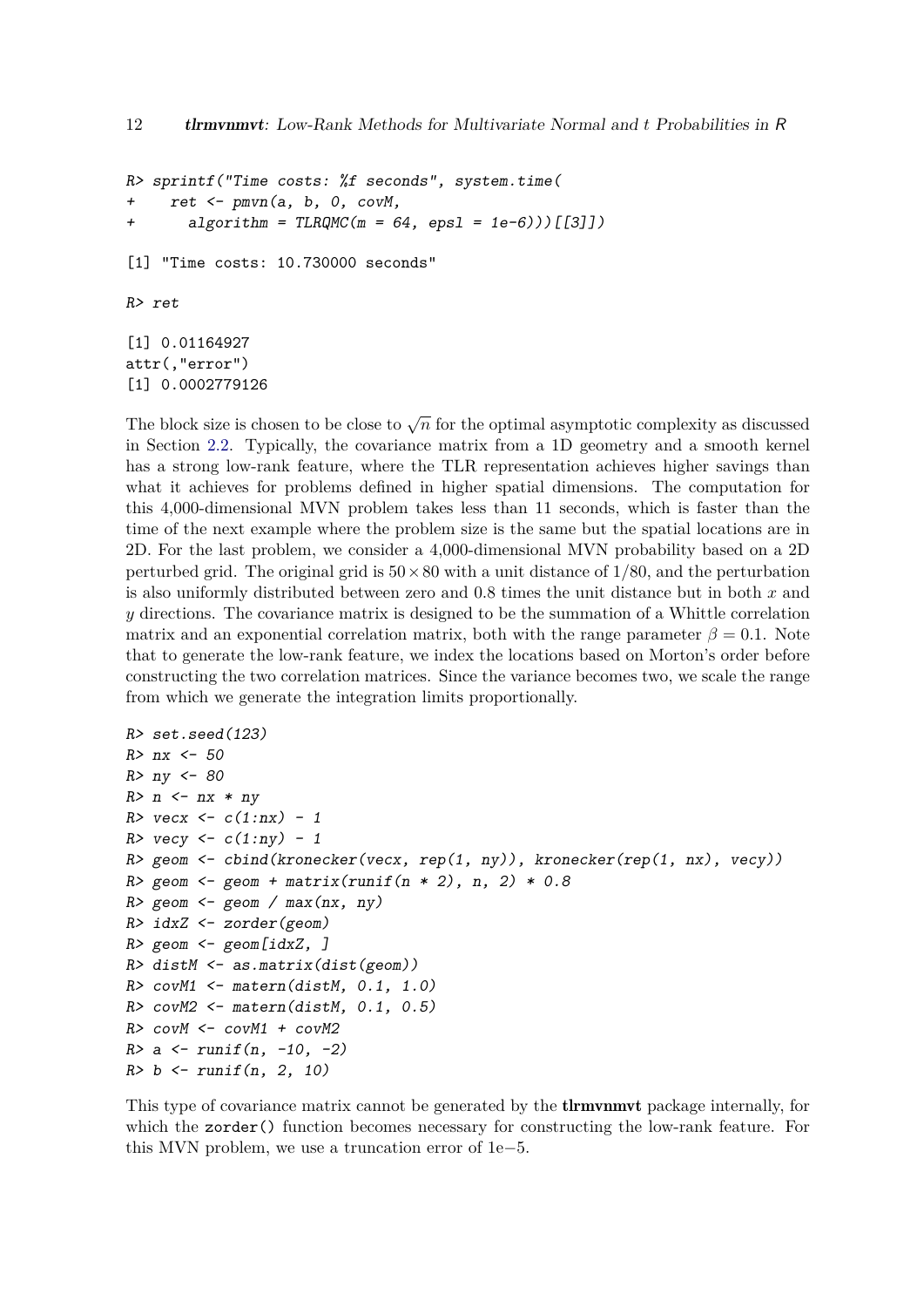```
R> sprintf("Time costs: %f seconds", system.time(
+ ret \leq pmvn(a, b, 0, \text{covM},+ algorithm = TLRQMC(m = 64, eps1 = 1e-5)) [[3]])
[1] "Time costs: 29.583000 seconds"
R> ret
[1] 1.754891e-05
attr(,"error")
[1] 2.471964e-06
```
The local ranks are not shown through the R interface but internally we find that the average local rank is one for the previous example in 1D space while it is five for this example in 2D space, which explains the increase of computation time. Specifically, the time costs of both the recursive block reordering and the Monte Carlo sampling are affected by the average local rank. It is worth noticing that here, the relative error is bigger than for previous examples because the "acceptance rate", defined in [Botev](#page-22-5) [\(2017\)](#page-22-5), is low. The TruncatedNormal package can produce smaller relative errors when the "acceptance rates" of the SOV and the TLR Monte Carlo algorithms are low but it also has significantly higher computation costs.

#### **4. Performance comparison**

<span id="page-12-0"></span>We use five examples from [Botev](#page-22-5) [\(2017\)](#page-22-5) and [Genton](#page-23-7) *et al.* [\(2018\)](#page-23-7) to compare the performances of the three packages, i.e., mvtnorm, TruncatedNormal, and tlrmvnmvt. The first example features a slow-decaying probability, where the correlation is a constant, 0*.*5, and the integration limits are all (−∞*,* 0). This example was used as the high-dimensional example in [Botev](#page-22-5) [\(2017\)](#page-22-5). The performance of the three packages up to 16*,*384 dimensions is shown in Table [1,](#page-13-0) where the accuracy is measured with the relative error of the log-probability. Here, "N.A." indicates that either the package does not support the input problem dimension or the computation cost exceeds our capacity. The same reason for using "N.A." also applies to Tables [2](#page-14-0) and [3.](#page-15-0) The true probability under the constant correlation structure is computed through a one-dimensional integration of

<span id="page-12-1"></span>
$$
\Phi_n(-\infty, \mathbf{b}; \Sigma_\rho) = \frac{1}{\sqrt{2\pi}} \int_{-\infty}^\infty \exp\left(-\frac{1}{2}t^2\right) \prod_{i=1}^n \Phi\left(\frac{b_i + \sqrt{\rho}t}{\sqrt{1-\rho}}\right) dt,\tag{6}
$$

which can be found in [Genz](#page-23-4) [\(1992\)](#page-23-4). Here,  $\Sigma_{\rho}$  denotes the constant correlation matrix whose correlation is denoted by  $\rho$ . This integration is computed by the Gauss quadrature [\(Golub](#page-23-12) [and Welsch](#page-23-12) [1969\)](#page-23-12) rule, specifically, the Gauss-Hermite rule [\(Liu and Pierce](#page-23-13) [1994\)](#page-23-13) with 200 nodes. With the gauss quad() function from the **statmod** package [\(Giner and Smyth](#page-23-14) [2016\)](#page-23-14), the function for computing Equation [6](#page-12-1) is defined as

```
R> library("statmod")
R> nnode <- 200
R> nodeWeight <- gauss.quad(nnode, "hermite")
```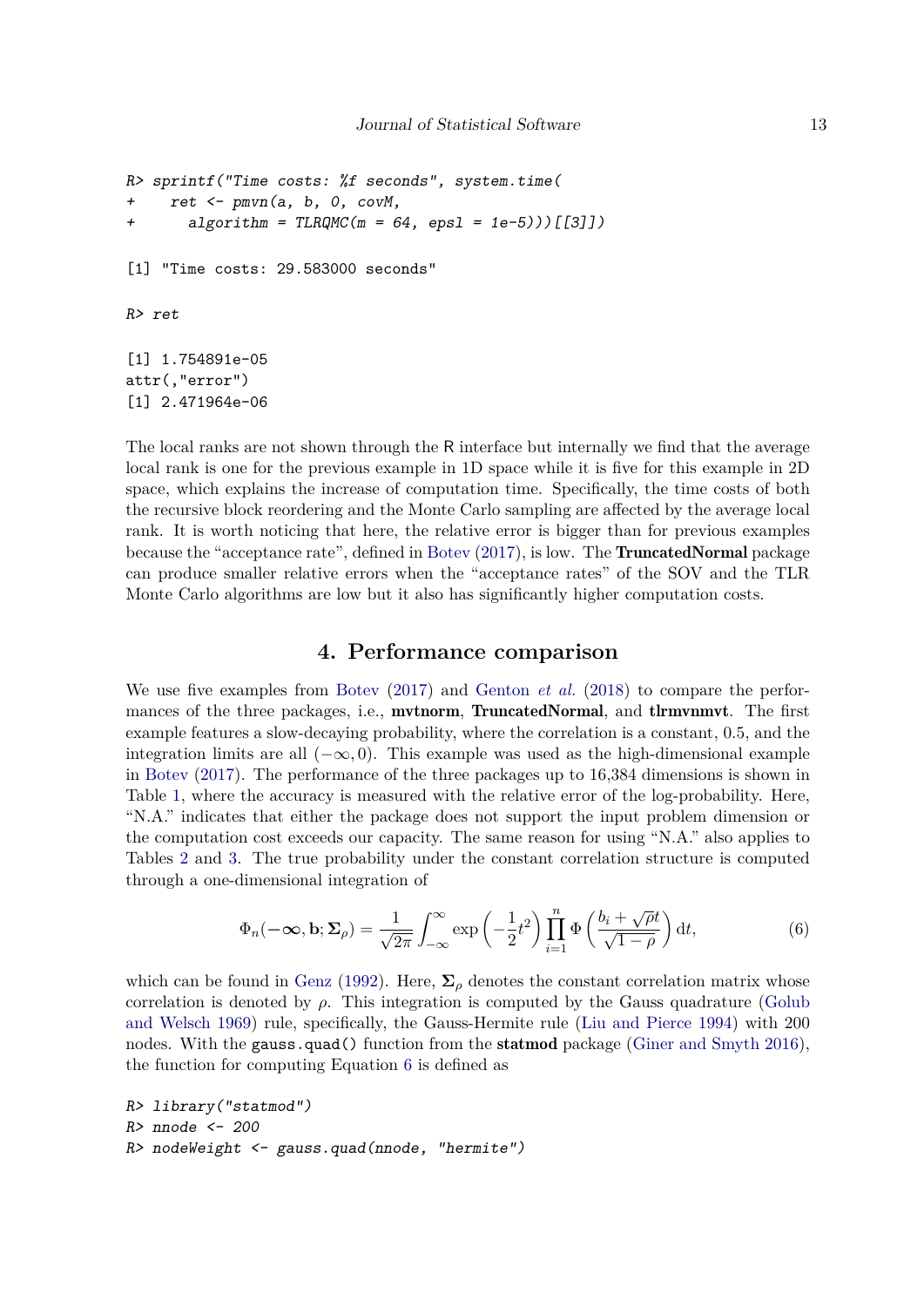<span id="page-13-0"></span>

| $\, n$                 | 16      | 64      | 128     | 512           | 1,024   | 2,048   | 4,096   | 16,384 |
|------------------------|---------|---------|---------|---------------|---------|---------|---------|--------|
|                        | $0.0\%$ | $0.1\%$ | $0.2\%$ | $0.5\%$       | N.A.    | N.A.    | N.A.    | N.A.   |
| mytnorm                | 0.0s    | 0.2s    | 0.6s    | $\sqrt{4.1s}$ | N.A.    | N.A.    | N.A.    | N.A.   |
| <b>TruncatedNormal</b> | $0.2\%$ | $0.1\%$ | $0.1\%$ | $0.1\%$       | $0.1\%$ | $0.1\%$ | N.A.    | N.A.   |
|                        | 0.1s    | 0.3s    | 0.9s    | 9.9s          | 38.4s   | 164.1s  | N.A.    | N.A.   |
| tlrmvnmvt (GenzBretz)  | $0.1\%$ | $0.2\%$ | $0.4\%$ | $0.7\%$       | $1.2\%$ | $1.7\%$ | $2.8\%$ | N.A.   |
|                        | 0.0s    | 0.1s    | 0.2s    | 1.2s          | 3.3s    | 10.5s   | 58.38   | N.A.   |
| tlrmvnmvt (TLRQMC)     | $0.1\%$ | $0.2\%$ | $0.4\%$ | $0.7\%$       | $1.4\%$ | $1.9\%$ | $3.8\%$ | 5.7%   |
|                        | 0.0s    | 0.1s    | 0.2s    | 1.1s          | 2.2s    | 6.0s    | 21.5s   | 133.8s |

Table 1: Performance analysis under the constant correlation structure. The lower integration limits are set to −∞, the upper integration limits are set to 0*.*0 and the constant correlation to  $\rho = 0.5$ . The default sample sizes are used for all functions involved. In each cell, the upper row shows the relative error of the log-probability and the lower row shows the computation time. The results are the average over 10 replicates.

```
R> intfct <- function(x, b, rho) {
+ y \leftarrow rep(0, length(x))+ for (i in 1:length(x)) {
      y[i] \leftarrow 1 / sqrt(pi) * prod(pnorm((b + sqrt(2 * rho) * x[i]) /+ sqrt(1 - rho)))+ }
+ return(y)
+ }
R> constRhoProb <- function(b, rho) {
+ sum(nodeWeight$weights * intfct(nodeWeight$nodes, b, rho))
+ }
```
The constRhoProb() function is used to compute the true probabilities. The constant correlation structure is one of the ideal cases for low-rank representations that include the TLR structure, since all off-diagonal blocks have a numerical rank of one. All methods have relatively low errors up to 2*,*048 dimensions, with TruncatedNormal being the most accurate. The TLRQMC algorithm produces higher relative error than the GenzBretz algorithm because the recursive block reordering, used in the former, reorders only on the block level, which, heuristically, increases the convergence rate less than the univariate reordering used in the latter. The tlrmvnmvt package has the lowest time cost and the TLR method, specifically, finishes the estimation in 16*,*384 dimensions within one hundred seconds. All experiments in this paper are run on an Intel Xeon E5-2680 v4 @ 2.40GHz CPU; see the section on the computation details at the end of the paper for the versions of packages used.

We use the relative error of the log-probability because the relative error of the probability is no longer informative. As shown in [Botev](#page-22-5) [\(2017\)](#page-22-5), the relative error for tail probabilities already becomes large in moderately high dimensions, e.g., hundreds of dimensions, if the Monte Carlo methods without importance sampling are used. This may lead to the impression that probability estimates become meaningless in high dimensions but Cao *[et al.](#page-22-2)* [\(2021\)](#page-22-2) claim that the estimates of the logarithm of the probabilities are much more robust because the distribution of the probability estimates is skewed, and show that their relative errors are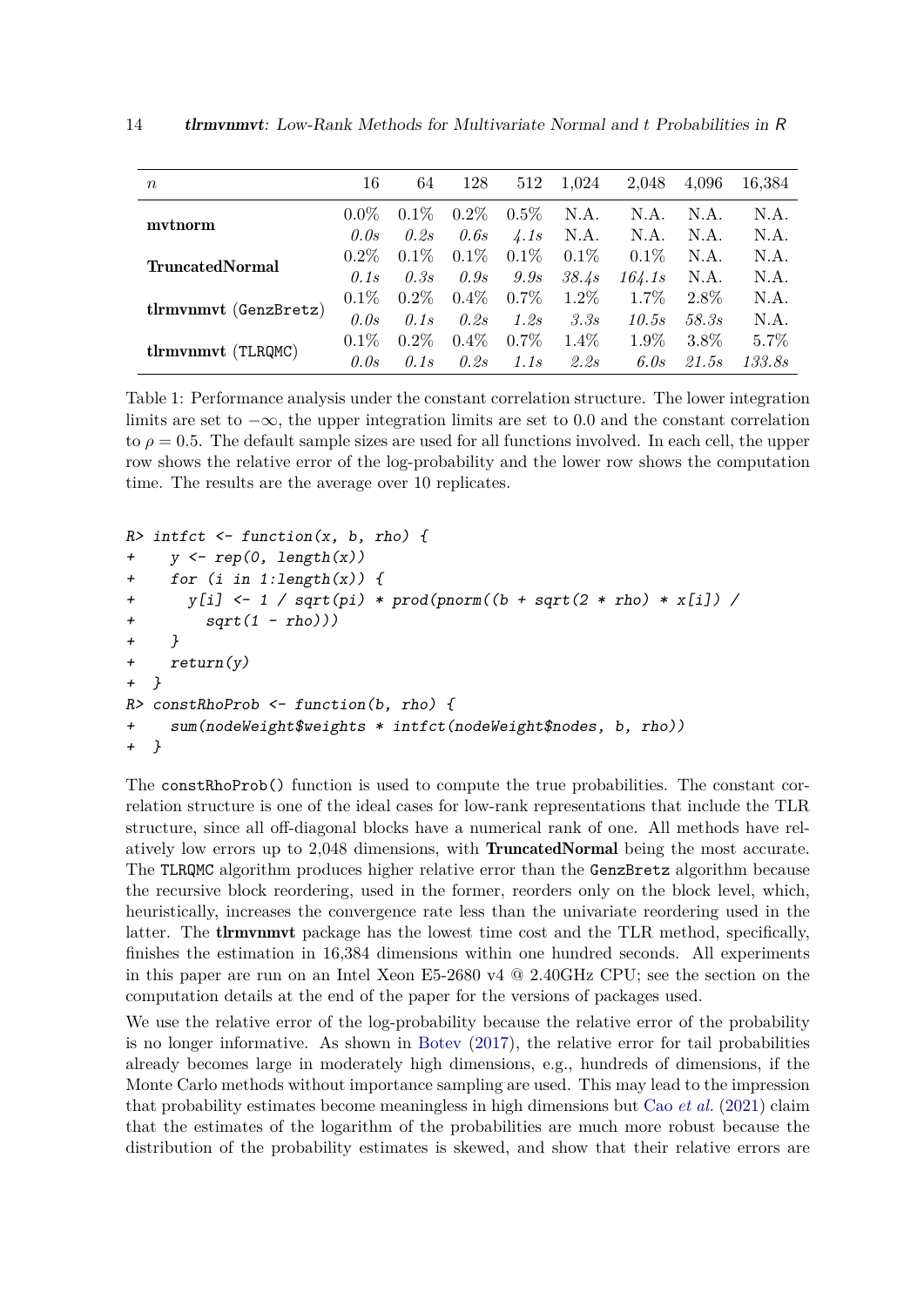<span id="page-14-0"></span>

| $\,n$                  | 16      | 64      | 128     | 512           | 1,024   | 2,048    | 4.096         | 16,384  |
|------------------------|---------|---------|---------|---------------|---------|----------|---------------|---------|
|                        | $0.0\%$ | $0.3\%$ | $0.7\%$ | $2.8\%$       | N.A.    | N.A.     | N.A.          | N.A.    |
| mytnorm                | 0.0s    | 0.2s    | 0.5s    | $\sqrt{4.1s}$ | N.A.    | N.A.     | N.A.          | N.A.    |
| <b>TruncatedNormal</b> | $0.1\%$ | $0.1\%$ | $0.1\%$ | $0.1\%$       | $0.1\%$ | $0.1\%$  | N.A.          | N.A.    |
|                        | 0.1s    | 0.3s    | 0.7s    | <i>8.5s</i>   | 35.5s   | 148.1s   | N.A.          | N.A.    |
| tlrmvnmvt (GenzBretz)  | $0.1\%$ | $0.8\%$ | $1.0\%$ | $4.4\%$       | $6.8\%$ | $11.2\%$ | 17.8%         | N.A.    |
|                        | 0.0s    | 0.1s    | 0.2s    | 1.1s          | 2.9s    | 9.2s     | $\angle 1.1s$ | N.A.    |
| tlrmvnmvt (TLRQMC)     | $0.0\%$ | $0.5\%$ | $1.4\%$ | $4.4\%$       | $9.0\%$ | $15.4\%$ | 17.6\%        | 108.4\% |
|                        | 0.0s    | 0.1s    | 0.2s    | 0.9s          | 1.9s    | 4.4s     | 14.4s         | 105.3s  |

Table 2: Performance analysis under the constant correlation structure. The lower integration limits are set to −∞, the upper integration limits are set to −1*.*0 and the constant correlation to  $\rho = 0.5$ . The default sample sizes are used for all functions involved except for  $n = 16,384$ , where the sample size is 4e4. In each cell, the upper row shows the relative error of the log-probability and the lower row shows the computation time. The results are the average over 10 replicates.

usually small. We choose the relative error of the log-probability to show that the probability estimates are still close to the true values in terms of orders of magnitude and that the tlrmvnmvt package provides a viable option for high-dimensional applications with reasonably high accuracy requirements.

The second example considers tail probabilities, changing the integration limits from (−∞*,* 0) used in Table [1](#page-13-0) to  $(-\infty, -1)$ , which becomes identical to the Example IV in [Botev](#page-22-5) [\(2017\)](#page-22-5). The relative errors of the log-probabilities and computation times are listed in Table [2.](#page-14-0) This problem design is considered more challenging than the first example because the integration regions are farther towards the tail. Compared with Table [1,](#page-13-0) the relative error increases faster with *n*, for which we use four times the default sample size in 16*,*384 dimensions. The methods from the tlrmvnmvt package become less reliable when the problem size exceeds two thousand. Based on these results, the accuracy of the TruncatedNormal package is the least affected by the shift of the integration region towards the tail.

The third example uses the same integration region as the second one but increases the constant correlation *ρ* to 0*.*8, which resembles Table 8 in [Genton](#page-23-7) *et al.* [\(2018\)](#page-23-7). The corresponding results for  $\rho = 0.8$  are shown in Table [3.](#page-15-0) The relative errors become smaller than those in Tables [1](#page-13-0) and [2.](#page-14-0) By increasing the correlation strength, the Monte Carlo sampling has a higher convergence rate, which is possibly due to the reduced number of effective integration variables. The first three examples consider only the constant correlation scenarios, where the true probability can be efficiently and accurately solved with Equation [6.](#page-12-1) The logarithm of such computed true probabilities is used as the benchmark for computing the relative errors. For these three examples, we do not experiment with the MVT functions because of the lack of their true probabilities.

The fourth example uses randomly generated covariance matrices as described in [Davies and](#page-22-13) [Higham](#page-22-13) [\(2000\)](#page-22-13) and defines the integration limits to be (−∞*,* 0*.*5), which is similar to Example III in [Botev](#page-22-5) [\(2017\)](#page-22-5) but experiments are in 1*,*000 dimensions. The code snippet for generating random correlation matrices is based on the **rGivens**() function from the **fungible** package [\(Waller](#page-24-5) [2021\)](#page-24-5).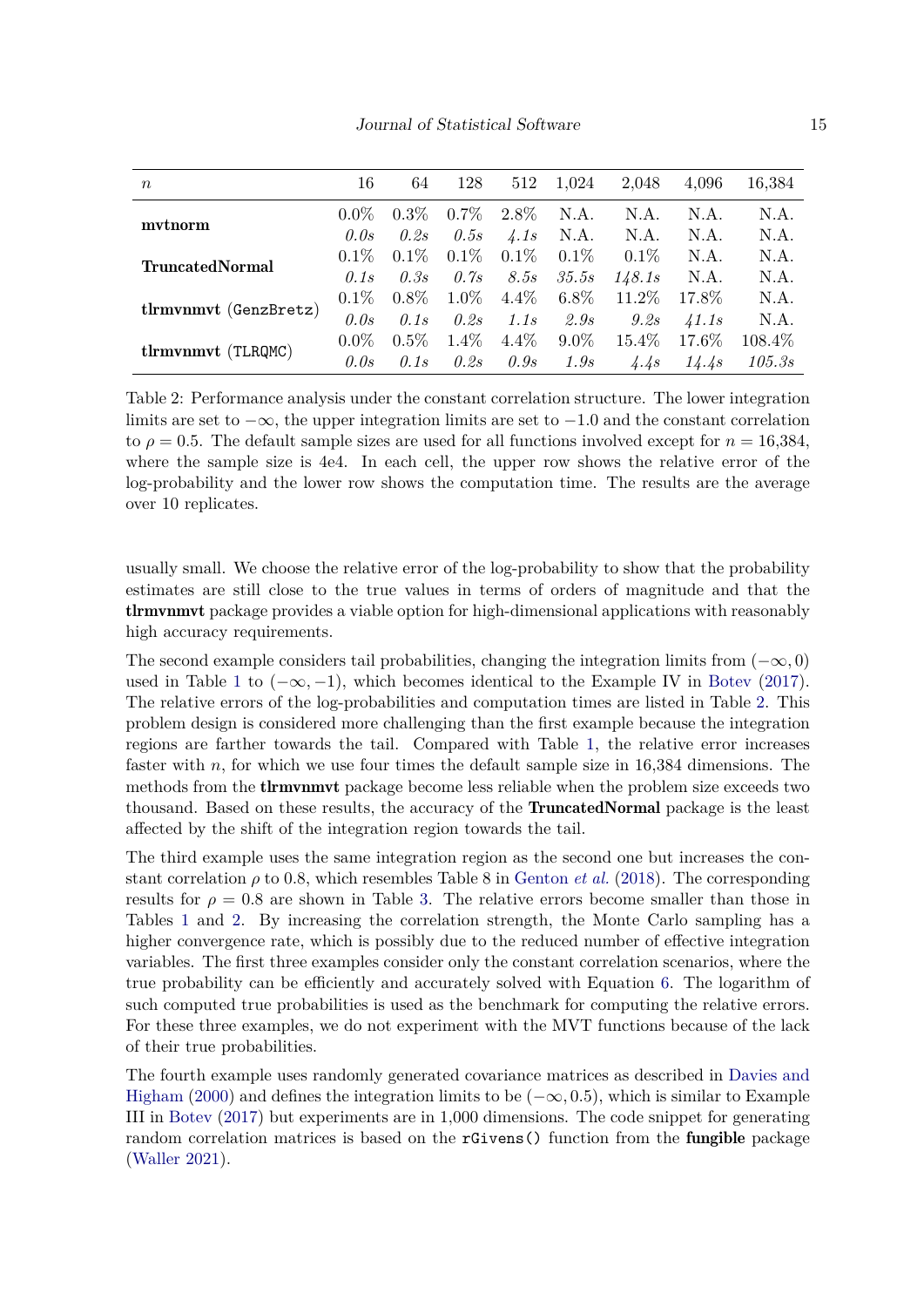<span id="page-15-0"></span>

| $\, n$                 | 16      | 64      | 128     | 512               | 1,024   | 2,048   | 4.096   | 16,384  |
|------------------------|---------|---------|---------|-------------------|---------|---------|---------|---------|
|                        | $0.0\%$ | $0.1\%$ | $0.1\%$ | $0.1\%$           | N.A.    | N.A.    | N.A.    | N.A.    |
| mytnorm                | 0.0s    | 0.2s    | 0.5s    | $\frac{1}{4}$ .1s | N.A.    | N.A.    | N.A.    | N.A.    |
| <b>TruncatedNormal</b> | $0.1\%$ | $0.1\%$ | $0.1\%$ | $0.1\%$           | $0.2\%$ | $0.2\%$ | N.A.    | N.A.    |
|                        | 0.1s    | 0.3s    | 0.7s    | <i>8.5s</i>       | 35.1s   | 147.6s  | N.A.    | N.A.    |
| tlrmvnmvt (GenzBretz)  | $0.0\%$ | $0.1\%$ | $0.1\%$ | $0.3\%$           | $0.4\%$ | $0.4\%$ | $0.4\%$ | N.A.    |
|                        | 0.0s    | 0.1s    | 0.2s    | 1.1s              | 2.9s    | 9.3s    | 40.6s   | N.A.    |
| tlrmvnmvt (TLRQMC)     | $0.0\%$ | $0.1\%$ | $0.2\%$ | $0.3\%$           | $0.3\%$ | $0.4\%$ | $0.6\%$ | $1.2\%$ |
|                        | 0.0s    | 0.1s    | 0.2s    | 0.9s              | 1.9s    | 4.4s    | 14.4s   | 105.4s  |

Table 3: Performance analysis under the constant correlation structure. The lower integration limits are set to −∞, the upper integration limits are set to −1*.*0 and the constant correlation to  $\rho = 0.8$ . The default sample sizes are used for all functions involved. In each cell, the upper row shows the relative error of the log-probability and the lower row shows the computation time. The results are the average over 10 replicates.

<span id="page-15-1"></span>

|                        | Min      | 1st quartile | Median   | 3rd quartile | Max      | Time  |
|------------------------|----------|--------------|----------|--------------|----------|-------|
| MVN probabilities      |          |              |          |              |          |       |
| mvtnorm                | $0.23\%$ | $0.28\%$     | $0.38\%$ | 0.45%        | $0.70\%$ | 12.3s |
| <b>TruncatedNormal</b> | $0.03\%$ | $0.05\%$     | $0.07\%$ | $0.09\%$     | $0.12\%$ | 27.1s |
| tlrmvnmvt (GenzBretz)  | $0.23\%$ | $0.35\%$     | $0.40\%$ | 0.51%        | $0.56\%$ | 2.7s  |
| MVT probabilities      |          |              |          |              |          |       |
| mytnorm                | 4.82%    | $5.64\%$     | $6.24\%$ | 7.07%        | $9.35\%$ | 12.3s |
| <b>TruncatedNormal</b> | $0.02\%$ | $0.03\%$     | $0.03\%$ | $0.04\%$     | $0.06\%$ | 41.7s |
| tlrmvnmvt (GenzBretz)  | $4.35\%$ | $6.93\%$     | 7.89%    | 8.90%        | 11.55%   | 2.7s  |

Table 4: Quartiles of the relative errors of the log-probabilities under random correlation matrices in 1*,*000 dimensions. The correlation matrix is randomly generated based on [Davies](#page-22-13) [and Higham](#page-22-13) [\(2000\)](#page-22-13). The lower integration limits are set to  $-\infty$  and the upper integration limits are set to 0.5. The degrees of freedom for MVT probabilities are  $\nu = 7$ . The default sample sizes are used for all functions involved. The statistics are computed from 20 simulated problems and the relative errors are based on 10 estimations of each problem.

```
R> library("fungible")
R> lambda <- runif(n)
R> lambda <- lambda * n / sum(lambda)
R> covM <- rGivens(lambda, Seed = i)$R
```
Here, i is the index of the current correlation matrix under simulation, ranging from 1 to 20. The five-number summaries and the computation times are shown in Table [4.](#page-15-1) We also include the MVT functions from the three packages, whose names are all pmvt(). The methods from the mvtnorm and tlrmvnmvt packages perform much better for MVN probabilities than for MVT probabilities. We reckon that the former has a higher convergence rate than the latter because the MVT algorithm [\(Genz and Bretz](#page-23-15) [1999\)](#page-23-15) with univariate reordering is more affected by the negative correlation randomly generated. The relative errors of all three packages are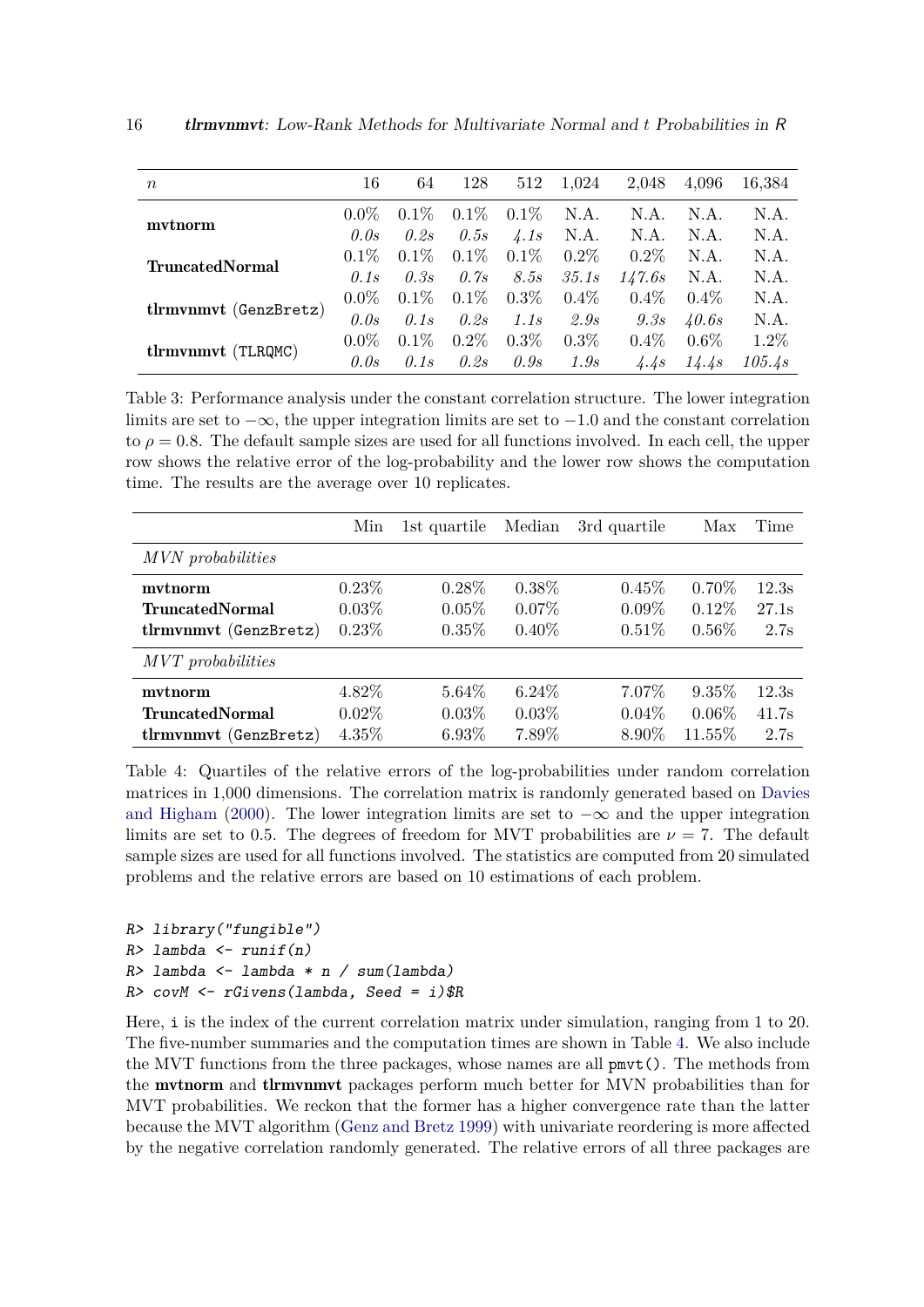<span id="page-16-0"></span>

|                        | Min      | 1st quartile | Median   | 3rd quartile | Max      | Time  |
|------------------------|----------|--------------|----------|--------------|----------|-------|
| MVN probabilities      |          |              |          |              |          |       |
| mytnorm                | $0.11\%$ | $0.18\%$     | $0.20\%$ | $0.23\%$     | $0.33\%$ | 11.8s |
| <b>TruncatedNormal</b> | $0.13\%$ | $0.20\%$     | $0.26\%$ | $0.34\%$     | $0.43\%$ | 24.2s |
| tlrmvnmvt (GenzBretz)  | $0.13\%$ | $0.28\%$     | $0.36\%$ | $0.38\%$     | $0.50\%$ | 3.1s  |
| MVT probabilities      |          |              |          |              |          |       |
| mytnorm                | $0.34\%$ | $0.45\%$     | $0.50\%$ | $0.60\%$     | $0.86\%$ | 11.9s |
| <b>TruncatedNormal</b> | $0.15\%$ | $0.19\%$     | $0.25\%$ | $0.29\%$     | $0.41\%$ | 34.1s |
| tlrmvnmvt (GenzBretz)  | $0.40\%$ | $0.64\%$     | $0.79\%$ | $0.93\%$     | $1.29\%$ | 3.1s  |

Table 5: Quartiles of the relative errors of the log-probabilities under Whittle correlation matrices in 900 dimensions. The correlation matrix is generated based on a  $30 \times 30$  perturbed grid in the unit square. The Whittle correlation function has a range parameter  $\beta = 0.1$ . The lower integration limits are independently generated from  $U(-5, -1)$  and the upper integration limits are independently generated from  $U(1,5)$ . The degrees of freedom for MVT probabilities are  $\nu = 7$ . The default sample sizes are used for all functions involved. The statistics are computed from 20 simulated problems, each with a different geometry and integration limits, and the relative errors are based on 10 estimations of each problem.

again low for MVN probabilities, which renders the package **theories** the preferred choice due to its shorter computation times. For applications involving MVT probabilities with irregular correlation, the TruncatedNormal package is a more reliable option.

The last example assumes a 2D Whittle correlation structure that is used in Section [3](#page-5-0) of this paper and in Table 3 of [Genton](#page-23-7) *et al.* [\(2018\)](#page-23-7). The correlation matrices such generated are more representative than the previous four for spatial covariance matrices. Unlike [Genton](#page-23-7) *et al.* [\(2018\)](#page-23-7), we simulate integration limits from  $U(-5, -1)$  and  $U(1, 5)$ , which is more challenging as the true probabilities become smaller. The performance of the three packages in 900 dimensions is summarized in Table [5.](#page-16-0) The difference in the convergence rate between MVN probabilities and MVT probabilities is less obvious than that in Table [4,](#page-15-1) which indicates that the Monte Carlo methods with variable reordering for MVT probabilities work more favorably under positive correlation. The relative errors are small for all methods while the computation time of the **the thronumity** package is less than a quarter of that of the **mvtnorm** package and approximately one twentieth of that of the TruncatedNormal package. We think that overall, the tlrmvnmvt package has a good tradeoff between accuracy and computation time for this category of MVN/MVT problems.

For Tables [4](#page-15-1) and [5,](#page-16-0) the true probabilities are no longer available and hence, for each simulated problem, we repeat the computation for ten times, based on which the standard deviation of the log-probabilities are computed. This standard deviation is then used to compute the relative error of the log-probabilities. It is also worth mentioning that the TLR methods are not included in these two tables because the random correlation matrix does not have the low-rank feature while under the 2D Whittle correlation structure, the computation savings from the TLR representation is not significant in under 1*,*000 dimensions. Figure [3](#page-17-1) shows the scalability of the GenzBretz and the TLRQMC algorithms, featuring the time growth with *n* when the Monte Carlo sample size is fixed at 1e4.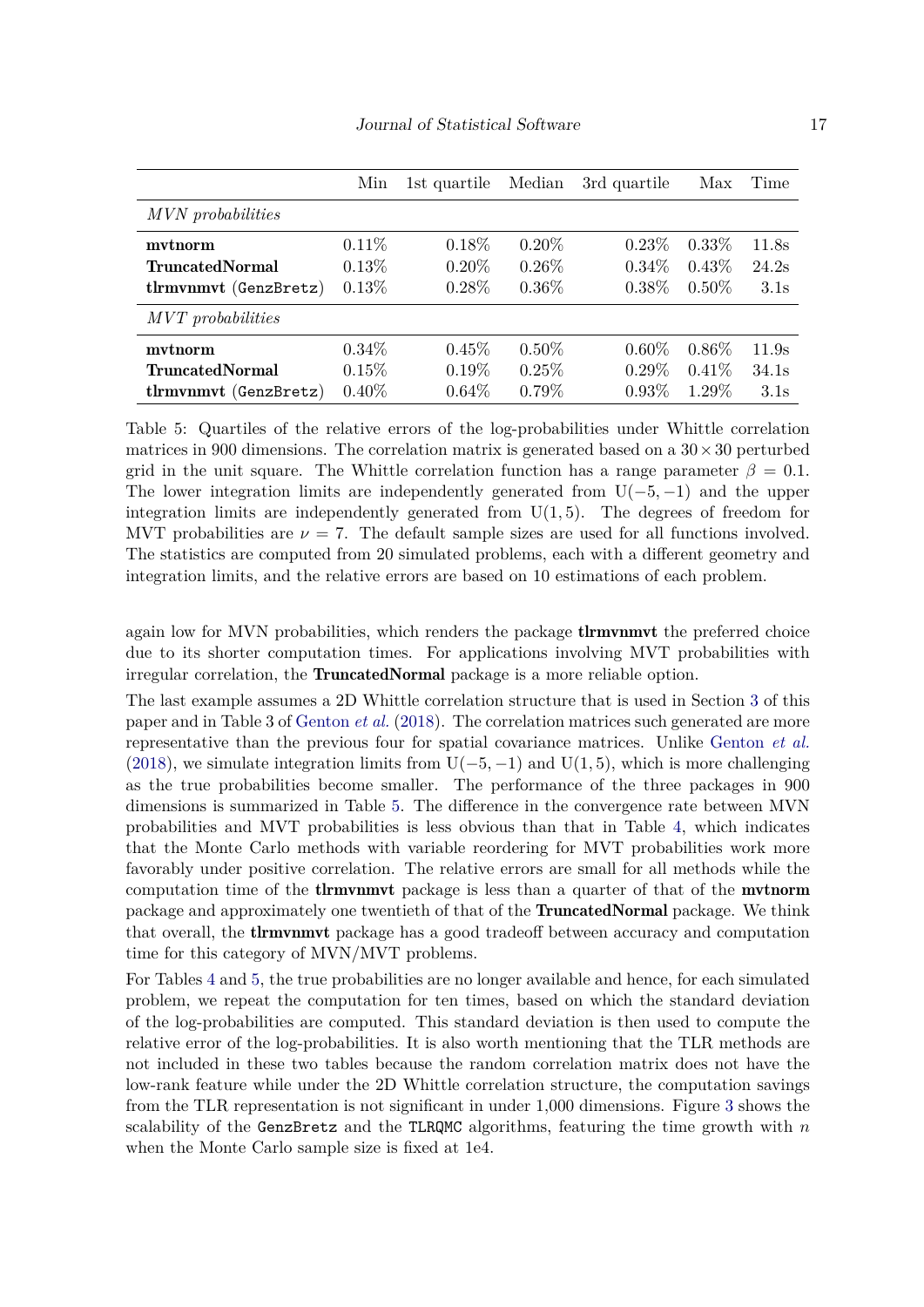<span id="page-17-1"></span>

Figure 3: Computation times of MVN probabilities in *n* dimensions under [\(a\)](#page-17-1) the random correlation structure and [\(b\)](#page-17-1) the 2D Whittle correlation structure. For [\(a\),](#page-17-1) the problems are simulated in the same way as those in Table [4.](#page-15-1) For [\(b\),](#page-17-1) the problems are simulated in the same way as those in Table [5](#page-16-0) but in higher dimensions with an additional nugget effect of  $\overline{Q}$ basing way as those in Table 5 but in higher dimensions with an additional hugget effect of  $0.05$ . The underlying geometry is a  $\sqrt{n} \times \sqrt{n}$  perturbed grid in the unit square. Both *x* and *y*-axes are on the logarithm scale.

Figure  $3(a)$  suggests that the pmvn() function may serve as a more efficient implementation of the pmvnorm() function from the **mvtnorm** package when the GenzBretz algorithm is used and that the cost of finding the proposal density [\(Botev](#page-22-5) [2017\)](#page-22-5) used in the **TruncatedNormal** package grows quickly with *n*. Figure [3\(b\)](#page-17-1) compares the efficiencies of the GenzBretz and the TLRQMC algorithms under the 2D Whittle correlation structure. The difference in time is not significant when  $n < 1,000$  but their ratio increases to 20 when  $n = 16,384$ . We conclude from the five examples above that the TLRQMC algorithms from the **theories** package can efficiently estimate MVN/MVT probabilities in tens of thousands of dimensions but their accuracy may depend on the integration region and the correlation structure. For tail probabilities with weak correlation strength, the TruncatedNormal package is probably the best option. However, for most other cases, the functions in the tlrmvnmvt package can be the preferred choice, especially for high-dimensional applications.

# **5. Application in finding excursion sets**

<span id="page-17-0"></span>For applications that need to compute MVN probabilities, their models are often simplified to be computationally feasible in high dimensions. [Bolin and Lindgren](#page-22-1) [\(2015\)](#page-22-1) provided such an example that computed the excursion sets of a latent Gaussian random field. In their second example, they created a latent Gaussian random field in 2D and approximated it with a Gaussian Markov random field (GMRF). Although this approximation made the computation feasible in 6*,*400 dimensions, the accuracy was shown to be one-order-of-magnitude lower than their first example, where the exact posterior distribution was used. In this section, we show that with the **tlrmvnmvt** package, we can compute the excursion sets of the 2D latent Gaussian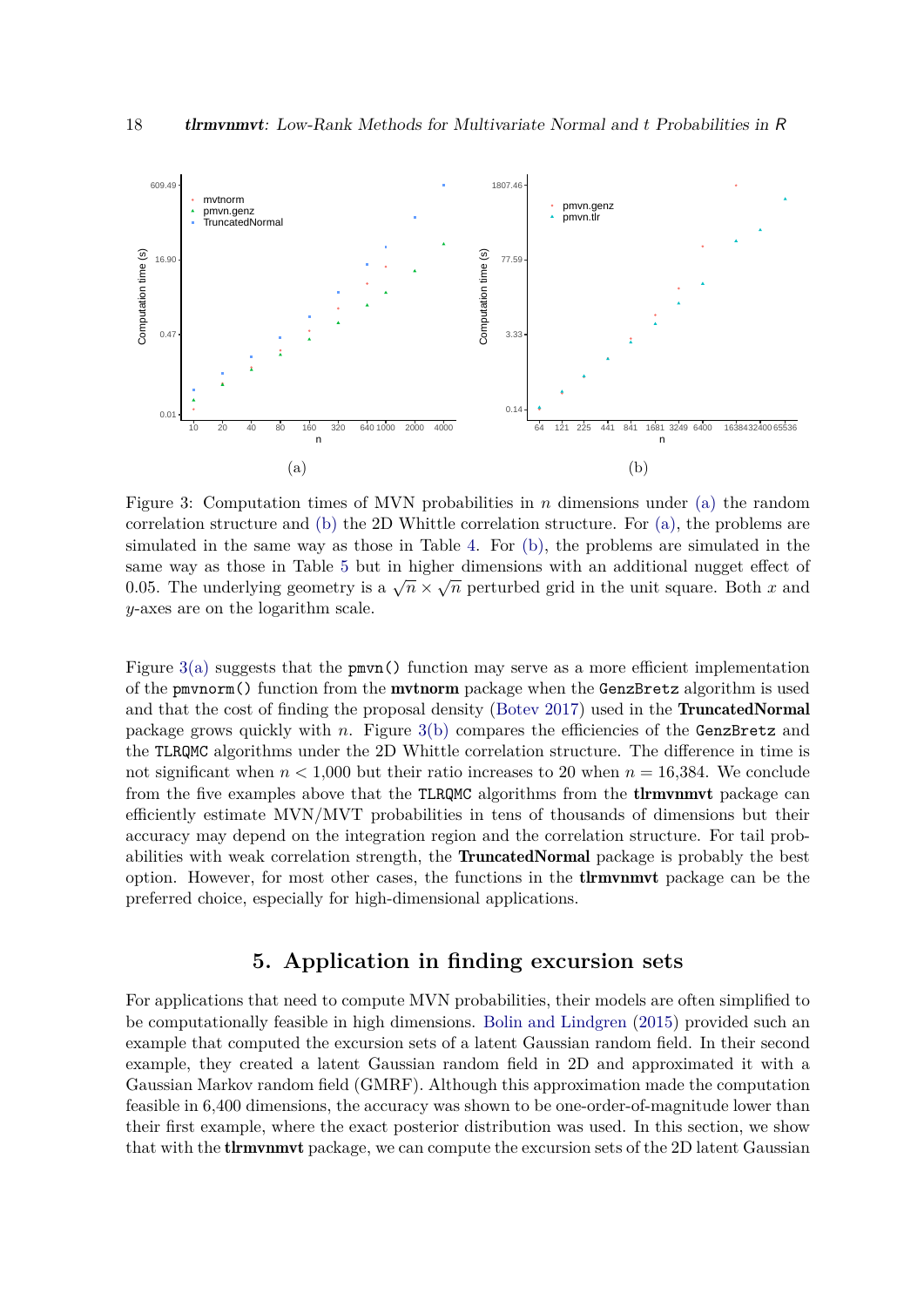random field with its exact posterior distribution and that the accuracy of our excursion sets reaches the same level as the first example in [Bolin and Lindgren](#page-22-1) [\(2015\)](#page-22-1).

Using the definition in [Bolin and Lindgren](#page-22-1) [\(2015\)](#page-22-1), a positive level *u* excursion set with probability  $1 - \alpha$  is defined by:

$$
E_{u,\alpha}^{+}(X) = \text{argmax}_{D} \{|D| : P\{D \subseteq A_{u}^{+}(X)\} \ge 1 - \alpha\},\
$$

where  $A_u^+(f) = \{ \mathbf{s} \in \Omega; f(\mathbf{s}) > u \}$  and *f* is a deterministic function in  $\Omega$ . The negative excursion sets are symmetrically defined and not elaborated upon here. In the implementation,  $E_{u,\alpha}^{+}(X)$  is computed as the largest *D* that satisfies  $P\{D \subseteq A_u^{+}(X)\} \geq 1 - \alpha$  in a family of expanding sets:

$$
D_1^+(\rho) = \{ \mathbf{s}; P\{X(\mathbf{s}) > u\} \ge 1 - \rho \},\
$$

which is referred to as the one-parameter family in [Bolin and Lindgren](#page-22-1) [\(2015\)](#page-22-1). Based on  $E_{u,\alpha}^{+}(X)$ , the positive excursion function is defined as:

$$
F_u^+(\mathbf{s}) = \sup\{1 - \alpha; \mathbf{s} \in E_{u,\alpha}^+(X)\},\
$$

which can be significantly different from the posterior marginal exceedance probability. To compute  $E_{u,\alpha}^+(X)$  and  $F_u^+(\mathbf{s})$ , we need to estimate  $P\{D \subseteq A_u^+(X)\}\)$  for all *D* in the chosen one-parameter family, whose size can range from hundreds to thousands. Therefore, the efficient estimation of  $P\{D \subseteq A_u^+(X)\}\$ is crucial to the computation of the excursion sets.

The structure of the latent Gaussian random field is the same as that in [Bolin and Lindgren](#page-22-1) [\(2015\)](#page-22-1). Specifically,  $X(\mathbf{s})$  is a Gaussian random field with a zero mean structure and the Matérn covariance structure, described in Equation [5,](#page-6-0) with  $\sigma = 1$ ,  $\beta = \sqrt{2}/20$ ,  $\kappa = 1$ , and  $\delta = 0$ . Our goal is to predict one realization of this random field on a  $80 \times 80$  grid in the unit square based on one thousand observations on this grid under the additive Gaussian noise  $N(0, 0.5^2)$ . Using **y** to denote the observations,  $X(\mathbf{s}) | \mathbf{y}$  is the 2D latent Gaussian random field whose excursion sets are of interest. The posterior distribution of *X*(**s**) | **y** is another MVN distribution with

$$
\begin{aligned} \mathbf{Q}_{\text{post}} &= \mathbf{Q} + \frac{1}{\epsilon^2} \mathbf{A}^\top \mathbf{A}, \\ \mathbf{\mu}_{\text{post}} &= \boldsymbol{\mu} + \frac{1}{\epsilon^2} \mathbf{Q}_{\text{post}}^{-1} \mathbf{A}^\top (\mathbf{y} - \mathbf{A} \boldsymbol{\mu}), \end{aligned}
$$

where  $\mu = 0$  and **Q** are the mean and the precision matrix of **x**,  $\mu_{\text{post}}$  and **Q**<sub>post</sub> are the posterior mean and precision matrix of  $x \mid y$ , **A** is the matrix such that the coefficients in **y** − **Ax** have i.i.d.  $N(0, \epsilon^2)$  distributions and  $\epsilon = 0.5$  is the magnitude of the additive Gaussian noise. Here, we use **x** for the realization of  $X(\mathbf{s})$  on the grid. When the level u is zero, the posterior marginal probability,  $P\{X(\mathbf{s})>0 \mid \mathbf{y}\}\)$ , and the positive excursion function,  $F_0^+$ (s), are shown in Figure [4.](#page-19-0) The posterior marginal probability is greater than or equal to the positive excursion function and in fact,  $E_{u,0.99}^+(X | \mathbf{y}) \subseteq D_1^+(0.05)$ , which indicates a strong mismatch between  $P\{X(s) > 0 \mid y\}$  and  $F_0^+(\mathbf{s})$ . Similar to [Bolin and Lindgren](#page-22-1) [\(2015\)](#page-22-1), we simulate 50,000 realizations from  $X(\mathbf{s}) | \mathbf{y}$  and compute the empirical probability of  $\min(\{X(\mathbf{s}); \mathbf{s} \in E_{0,\alpha}^+(X)\}) > 0$ , denoted by  $\hat{p}(\alpha)$ . Figure [5](#page-19-1) describes the difference between  $\hat{p}(\alpha)$  and  $1 - \alpha$  as a function of  $1 - \alpha$ . The differences are smaller than those in [Bolin and](#page-22-1)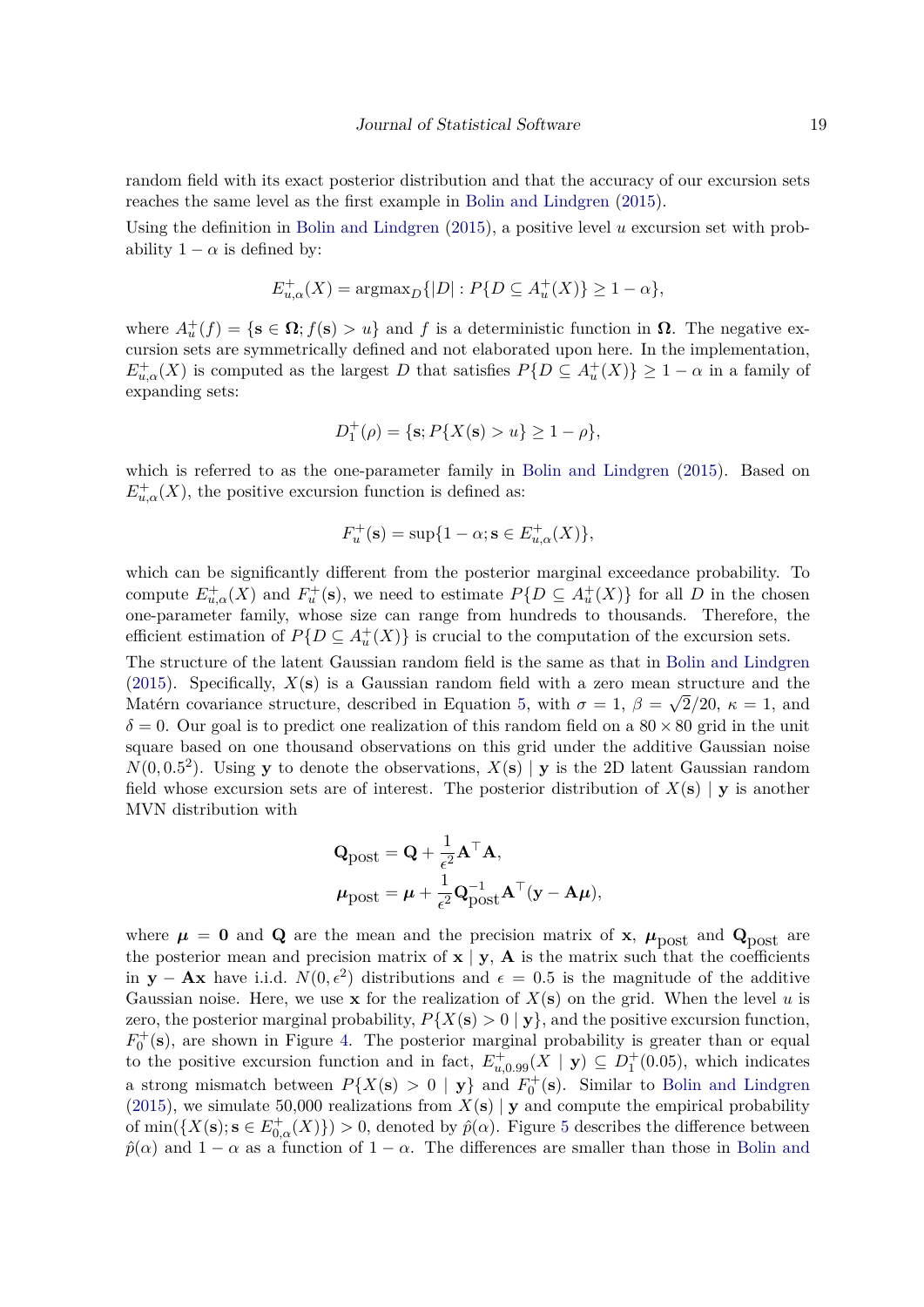<span id="page-19-0"></span>

Figure 4: [\(a\)](#page-19-0) The posterior marginal probability for  $P\{X(\mathbf{s}) > 0 \mid \mathbf{y}\}\$ and [\(b\)](#page-19-0) the positive excursion function  $F_0^+$ (**s**).

<span id="page-19-1"></span>

Figure 5: The difference between the empirical probability of  $min({X(s); s \in E_{0,\alpha}^+(X)} > 0$ , denoted by  $\hat{p}(\alpha)$ , and  $1 - \alpha$ .

[Lindgren](#page-22-1) [\(2015\)](#page-22-1) by one-order of magnitude, which highlights the extra accuracy gained from using the exact posterior distribution over using the GMRF approximation.

It is worth mentioning that the TLRQMC algorithm is used for computing  $E_{0,\alpha}^{+}(X)$  and  $F_0^{+}(\mathbf{s})$ because the low-rank feature is strong if we order the locations on the  $80 \times 80$  grid with the zorder() function. The run time is reduced by a factor between two and three compared with that using the GenzBretz algorithm. For higher-dimensional applications, this computation saving is expected to be more significant. The following code snippet is used to generate the observations Y.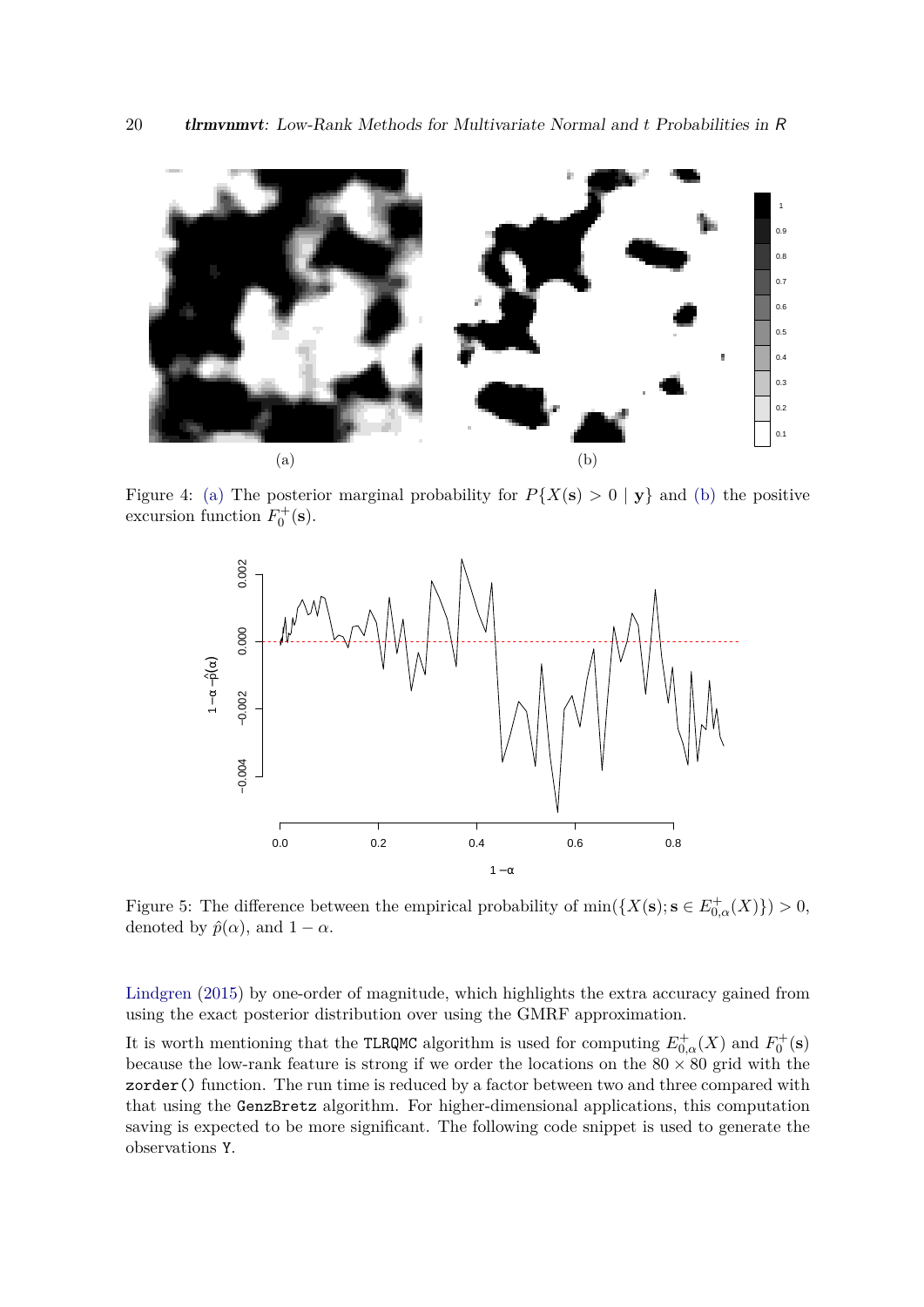```
R> n.obs <- 1000
R > sigma.e <-0.5R> m <- 80; n <- m * m
R > y \leftarrow x \leftarrow seq(from = 0, to = 1, length.out = m)R> geom \le cbind(kronecker(x, rep(1, m)), kronecker(rep(1, m), y))
R> odrMorton <- zorder(geom)
R> geom <- geom[odrMorton, ]
R> distM <- as.matrix(dist(geom))
R> covM <- matern(distM, phi = sqrt(2)/20, kappa = 1)
R> cholM <- t(chol(covM))
R > mu \leftarrow rep(0, n)R> set.seed(120)
R> y0 <- as.vector(cholM %*% rnorm(n)) + mu
R> obsIdx <- sample(1:n, n.obs)
R > Y \leftarrow y0[obsIdx] + rnorm(n.obs) * sigma.e
```
The next code snippet constructs the parameters for the posterior distribution of  $X(\mathbf{s})$ , which is a MVN distribution with mean mu.post and covariance matrix covM.

```
R > A \leftarrow matrix(0, n.obs, n)R > A[cbind(seq\_len(n.obs), obsIdx] <- 1
R > Q \leftarrow chol2inv(chol(covM))R > Q.post \leftarrow QR> Q.post <- Q.post + crossprod(A) / (sigma.e^2)
R> mu.post <- as.vector(mu + solve(Q.post,
+ (t(A) \frac{1}{6} \frac{1}{6} (Y - mu[obsIdx]))/(sigma.e^2))R> covM <- chol2inv(chol(Q.post))
```
Knowing the posterior distribution, the marginal probability at each location on the grid can be readily achieved to build the one-parameter family,  $D_1^+(\rho)$ , based on which the excursion function is computed.

```
R> pMar <- 1 - pnorm(0, mean = mu.post, sd = sqrt(diag(covM)))
R> FMar <- rep(0, n)
R> ttlNum <- sum(pMar > 0.95)
R> pMarOdr <- order(pMar, decreasing = TRUE)
R numVec \leftarrow round(seq(from = 3180, to = 1000, by = -10))
R> for (num in numVec) {
+ selectIdx <- pMarOdr[1 : num]
+ tmpLower <- rep(-Inf, n)
    + tmpLower[selectIdx] <- 0
  FMar[selectIdx] \leq - pmvn.tlr(lower = tmpLower, mean = mu.post,sigma = covM, m = 80) [[1]]
+ }
```
FMar stores the excursion function  $F_0^+$  (s) and  $E_{0,\alpha}^+(X)$  can be simultaneously constructed as  ${s; F_0^+(s) \ge 1 - \alpha}.$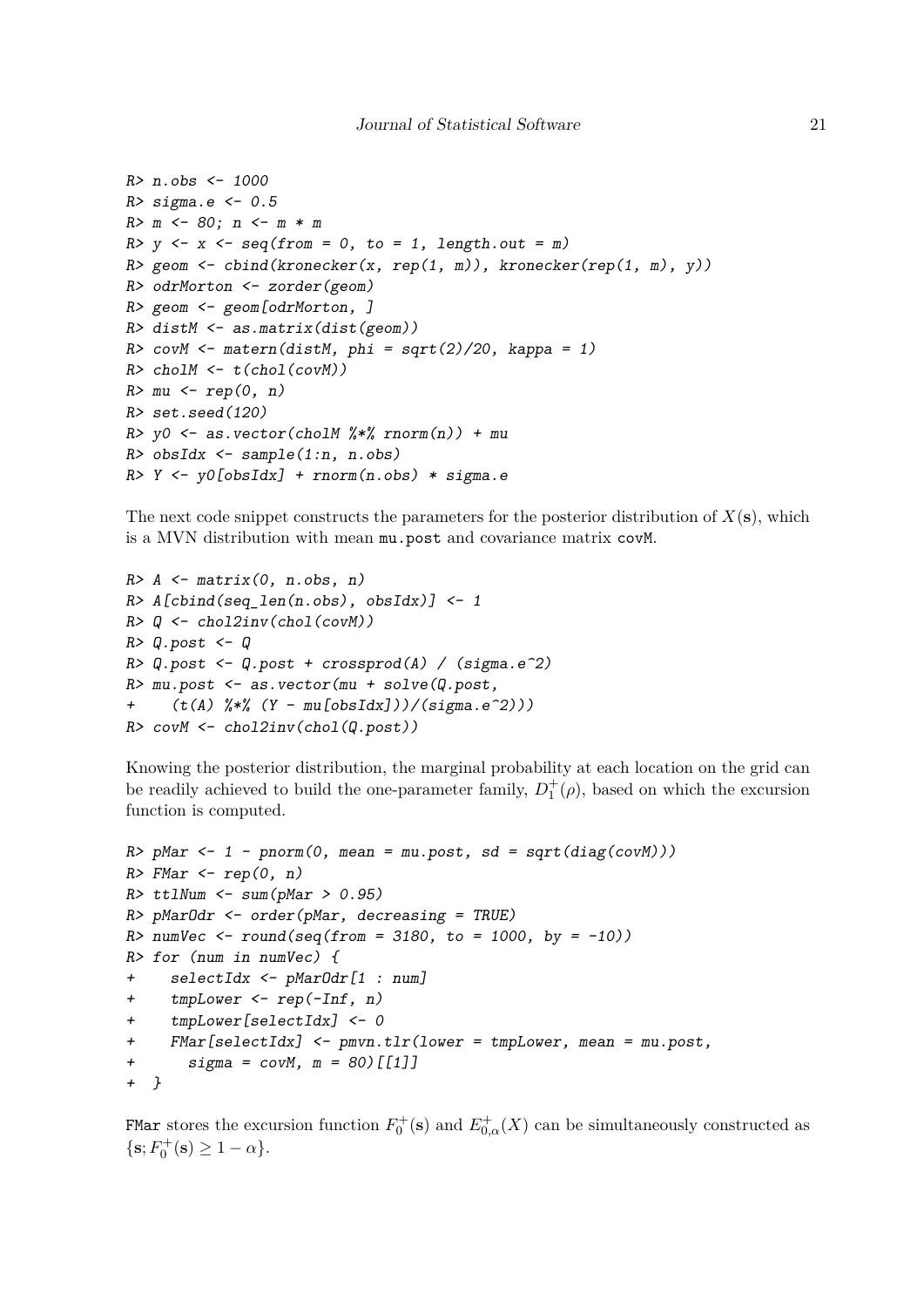### **6. Summary and discussion**

<span id="page-21-1"></span>We introduced the R package **theoright** that computes MVN/MVT probabilities with the TLR Monte Carlo methods described in Cao *[et al.](#page-22-2)* [\(2021\)](#page-22-2). This package also provides a more efficient implementation of the SOV methods introduced in [Genz](#page-23-4) [\(1992\)](#page-23-4). Through comparison with the two state-of-the-art packages, i.e., the **mythorm** and the **TruncatedNormal** packages, we conclude that our package has the highest time efficiency and is probably the only viable option in thousands of dimensions. The TLR Monte Carlo methods improve the computation efficiency compared with the dense SOV methods but require the low-rank feature. Fortunately, the covariance matrices constructed from a spatial domain under common covariance functions typically possess this block-level low-rank feature.

The relative error of the probability estimates may increase quickly with the number of dimensions, depending on the covariance structure and the integration limits. However, we showed that the relative error of the log-probability is usually much smaller than that of the probability estimates. Even for cases where the relative error of the probability estimates exceeds 50%, the relative error of the log-probability can still be small, e.g., below 1%. The tlrmvnmvt and the **mutnorm** packages work less favorably compared with the **TruncatedNormal** package when solving tail probabilities or probabilities with negative correlation structures. Although the TruncatedNormal package produces the most accurate results among the three, it has the highest time costs and is typically not applicable in high dimensions.

We used the computation of the excursion sets of a latent Gaussian random field [\(Bolin and](#page-22-1) [Lindgren](#page-22-1) [2015\)](#page-22-1) as an example to which the **the example of** package can be applied. [Bolin and](#page-22-1) [Lindgren](#page-22-1) [\(2015\)](#page-22-1) approximated the posterior MVN distribution with a Gaussian Markov random field to make the computation of MVN probabilities feasible in thousands of dimensions. With the **tlrmvnmvt** package, we utilized the low-rank feature of the posterior covariance matrix and computed the excursion sets using the exact posterior distribution. We showed that the accuracy of the excursion sets was improved by one order of magnitude compared with [Bolin and Lindgren](#page-22-1)  $(2015)$ .

# **Computational details**

The results in this paper were obtained using R  $3.6.3$  with the **fields** 10.3 package, the **fun**gible 1.95.2 package, the geoR 1.8.1 package, the ggplot  $2\,3.2.1$  package, the mutnorm 1.0.11 package, the scales 1.1.0 package, the statmod 1.4.33 package, the tlrmvnmvt 1.1.1 package, and the TruncatedNormal 2.1 package. R itself and all packages used are available from CRAN at <https://CRAN.R-project.org/>.

#### **References**

- <span id="page-21-0"></span>Akbudak K, Ltaief H, Mikhalev A, Keyes D (2017). "Tile Low Rank Cholesky Factorization for Climate/Weather Modeling Applications on Manycore Architectures." In *International Supercomputing Conference*, pp. 22–40. Springer-Verlag.
- <span id="page-21-2"></span>Bates D, Eddelbuettel D (2013). "Fast and Elegant Numerical Linear Algebra Using the RcppEigen Package." *Journal of Statistical Software*, **52**(5), 1–24. [doi:10.18637/jss.](https://doi.org/10.18637/jss.v052.i05) [v052.i05](https://doi.org/10.18637/jss.v052.i05).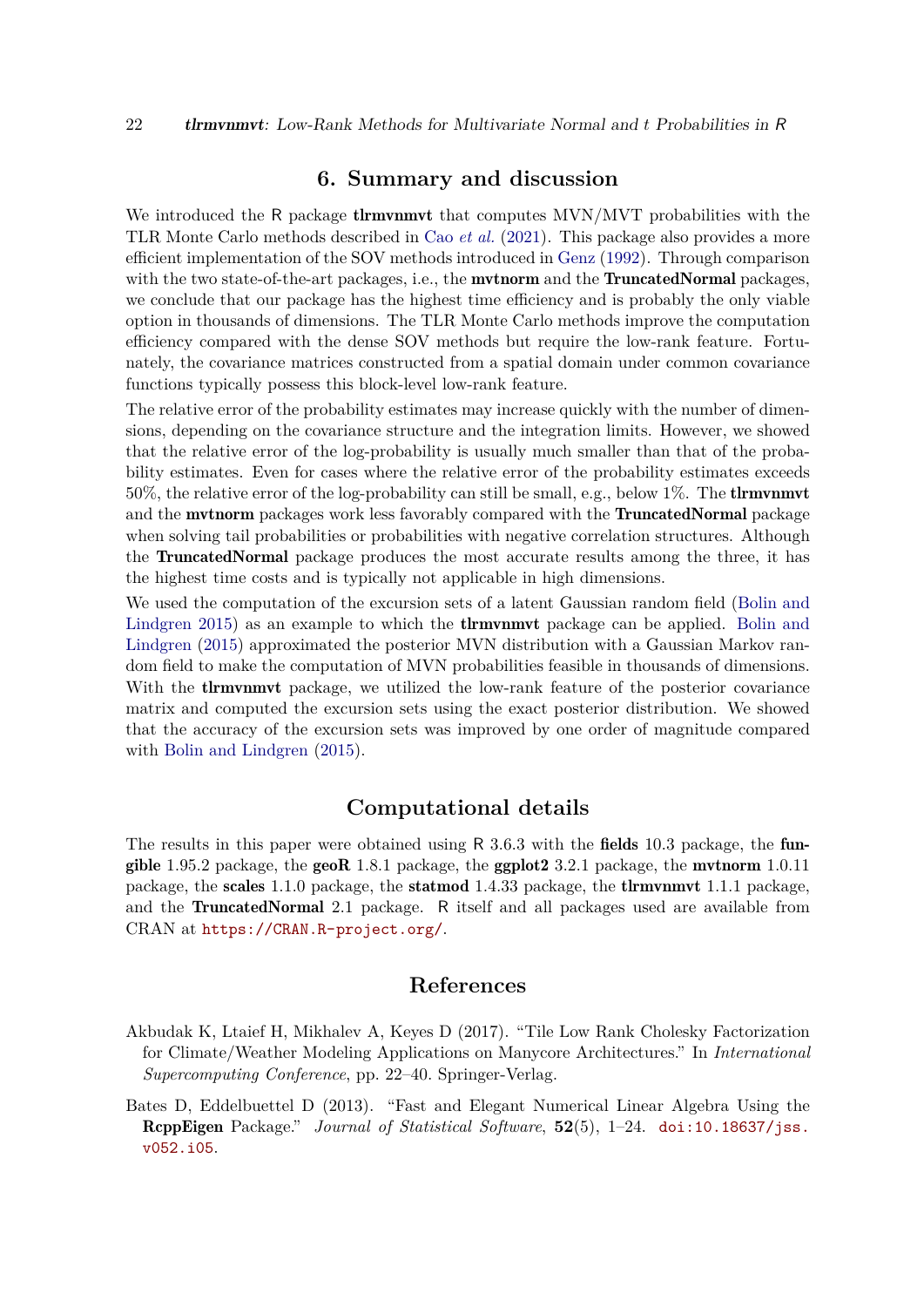- <span id="page-22-12"></span>Bebendorf M, Rjasanow S (2003). "Adaptive Low-Rank Approximation of Collocation Matrices." *Computing*, **70**(1), 1–24. [doi:10.1007/s00607-002-1469-6](https://doi.org/10.1007/s00607-002-1469-6).
- <span id="page-22-1"></span>Bolin D, Lindgren F (2015). "Excursion and Contour Uncertainty Regions for Latent Gaussian Models." *Journal of the Royal Statistical Society B*, **77**(1), 85–106. [doi:10.1111/rssb.](https://doi.org/10.1111/rssb.12055) [12055](https://doi.org/10.1111/rssb.12055).
- <span id="page-22-10"></span>Börm S, Grasedyck L, Hackbusch W (2003a). "Hierarchical Matrices." *Lecture note 21*, Max-Planck-Institut für Mathematik in den Naturwissenschaften Leipzig. URL [https:](https://www.mis.mpg.de/de/publications/andere-reihen/ln/lecturenote-2103.html) [//www.mis.mpg.de/de/publications/andere-reihen/ln/lecturenote-2103.html](https://www.mis.mpg.de/de/publications/andere-reihen/ln/lecturenote-2103.html).
- <span id="page-22-9"></span>Börm S, Grasedyck L, Hackbusch W (2003b). "Introduction to Hierarchical Matrices with Applications." *Engineering Analysis with Boundary Elements*, **27**(5), 405–422. [doi:10.](https://doi.org/10.1016/s0955-7997(02)00152-2) [1016/s0955-7997\(02\)00152-2](https://doi.org/10.1016/s0955-7997(02)00152-2).
- <span id="page-22-5"></span>Botev ZI (2017). "The Normal Law Under Linear Restrictions: Simulation and Estimation via Minimax Tilting." *Journal of the Royal Statistical Society B*, **79**(1), 125–148. [doi:](https://doi.org/10.1111/rssb.12162) [10.1111/rssb.12162](https://doi.org/10.1111/rssb.12162).
- <span id="page-22-8"></span>Botev ZI, Belzile L (2019). TruncatedNormal*: Truncated Multivariate Normal and Student Distributions*. R package version 2.1, URL [https://CRAN.R-project.org/package=](https://CRAN.R-project.org/package=TruncatedNormal) [TruncatedNormal](https://CRAN.R-project.org/package=TruncatedNormal).
- <span id="page-22-6"></span>Cao J, Genton MG, Keyes DE, Turkiyyah GM (2019). "Hierarchical-Block Conditioning Approximations for High-Dimensional Multivariate Normal Probabilities." *Statistics and Computing*, **29**(3), 585–598. [doi:10.1007/s11222-018-9825-3](https://doi.org/10.1007/s11222-018-9825-3).
- <span id="page-22-2"></span>Cao J, Genton MG, Keyes DE, Turkiyyah GM (2021). "Exploiting Low Rank Covariance Structures for Computing High-Dimensional Normal and Student-*t* Probabilities." *Statistics and Computing*, **31**(1), 1–16. [doi:10.1007/s11222-020-09978-y](https://doi.org/10.1007/s11222-020-09978-y).
- <span id="page-22-7"></span>Cao J, Genton MG, Keyes DE, Turkiyyah GM (2022). tlrmvnmvt*: Low-Rank Methods for MVN and MVT Probabilities*. R package version 1.1.1, URL [https://CRAN.R-project.](https://CRAN.R-project.org/package=tlrmvnmvt) [org/package=tlrmvnmvt](https://CRAN.R-project.org/package=tlrmvnmvt).
- <span id="page-22-4"></span>Craig P (2008). "A New Reconstruction of Multivariate Normal Orthant Probabilities." *Journal of the Royal Statistical Society B*, **70**(1), 227–243. [doi:10.1111/j.1467-9868.2007.](https://doi.org/10.1111/j.1467-9868.2007.00625.x) [00625.x](https://doi.org/10.1111/j.1467-9868.2007.00625.x).
- <span id="page-22-13"></span>Davies PI, Higham NJ (2000). "Numerically Stable Generation of Correlation Matrices and Their Factors." *BIT Numerical Mathematics*, **40**(4), 640–651. [doi:10.1023/a:](https://doi.org/10.1023/a:1022384216930) [1022384216930](https://doi.org/10.1023/a:1022384216930).
- <span id="page-22-3"></span>Davison AC, Huser R, Thibaud E (2013). "Geostatistics of Dependent and Asymptotically Independent Extremes." *Mathematical Geosciences*, **45**(5), 511–529. [doi:10.1007/](https://doi.org/10.1007/s11004-013-9469-y) [s11004-013-9469-y](https://doi.org/10.1007/s11004-013-9469-y).
- <span id="page-22-0"></span>Durante D (2019). "Conjugate Bayes for Probit Regression via Unified Skew-Normal Distributions." *Biometrika*, **106**(4), 765–779. [doi:10.1093/biomet/asz034](https://doi.org/10.1093/biomet/asz034).
- <span id="page-22-11"></span>Eddelbuettel D, Balamuta JJ (2018). "Extending R with C++: A Brief Introduction to Rcpp." *The American Statistician*, **72**(1), 28–36.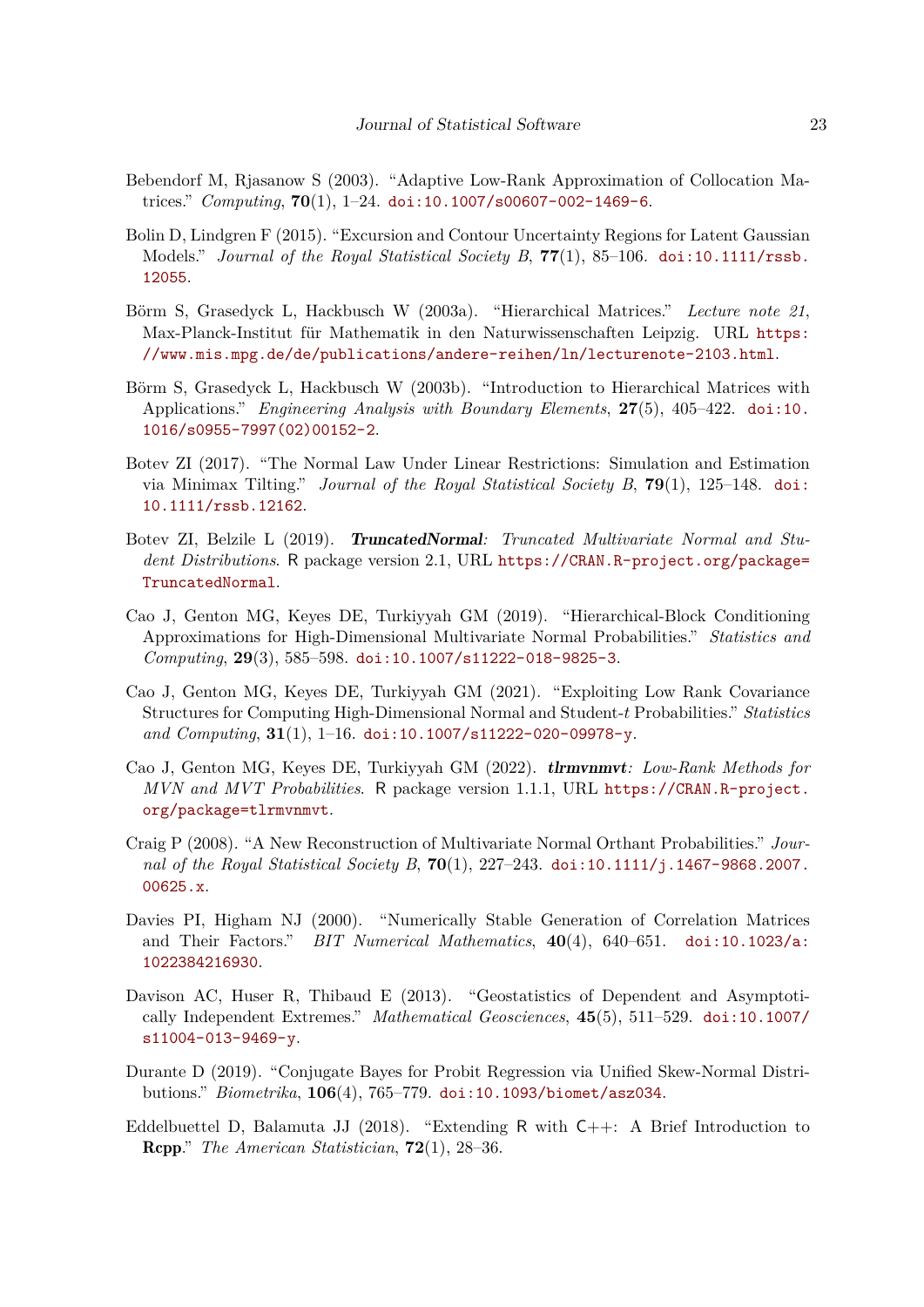- <span id="page-23-11"></span>Eddelbuettel D, Emerson JW, Kane MJ (2021). BH*:* Boost C++ *Header Files*. R package version 1.78.0-0, URL <https://CRAN.R-project.org/package=BH>.
- <span id="page-23-7"></span>Genton MG, Keyes DE, Turkiyyah G (2018). "Hierarchical Decompositions for the Computation of High-Dimensional Multivariate Normal Probabilities." *Journal of Computational and Graphical Statistics*, **27**(2), 268–277. [doi:10.1080/10618600.2017.1375936](https://doi.org/10.1080/10618600.2017.1375936).
- <span id="page-23-0"></span>Genton MG, Ma Y, Sang H (2011). "On the Likelihood Function of Gaussian Max-Stable Processes." *Biometrika*, **98**(2), 481–488. [doi:10.1093/biomet/asr020](https://doi.org/10.1093/biomet/asr020).
- <span id="page-23-4"></span>Genz A (1992). "Numerical Computation of Multivariate Normal Probabilities." *Journal of Computational and Graphical Statistics*, **1**(2), 141–149. [doi:10.1080/10618600.1992.](https://doi.org/10.1080/10618600.1992.10477010) [10477010](https://doi.org/10.1080/10618600.1992.10477010).
- <span id="page-23-15"></span>Genz A, Bretz F (1999). "Numerical Computation of Multivariate *t*-Probabilities with Application to Power Calculation of Multiple Contrasts." *Journal of Statistical Computation and Simulation*, **63**(4), 103–117. [doi:10.1080/00949659908811962](https://doi.org/10.1080/00949659908811962).
- <span id="page-23-3"></span>Genz A, Bretz F (2009). *Computation of Multivariate Normal and t Probabilities*. Lecture Notes in Statistics. Springer-Verlag, Berlin, Heidelberg. [doi:10.1007/](https://doi.org/10.1007/978-3-642-01689-9) [978-3-642-01689-9](https://doi.org/10.1007/978-3-642-01689-9).
- <span id="page-23-2"></span>Genz A, Bretz F, Miwa T, Mi X, Leisch F, Scheipl F, Hothorn T (2021). mvtnorm*: Multivariate Normal and t Distributions*. R package version 1.1-3, URL [https://CRAN.R-project.](https://CRAN.R-project.org/package=mvtnorm) [org/package=mvtnorm](https://CRAN.R-project.org/package=mvtnorm).
- <span id="page-23-14"></span>Giner G, Smyth GK (2016). "statmod: Probability Calculations for the Inverse Gaussian Distribution." *The* R *Journal*, **8**(1), 339–351. [doi:10.32614/rj-2016-024](https://doi.org/10.32614/rj-2016-024).
- <span id="page-23-12"></span>Golub GH, Welsch JH (1969). "Calculation of Gauss Quadrature Rules." *Mathematics of Computation*, **23**(106), 221–230. [doi:10.1090/s0025-5718-69-99647-1](https://doi.org/10.1090/s0025-5718-69-99647-1).
- <span id="page-23-10"></span>Guennebaud G, Jacob B (2010). "Eigen V3." URL <https://eigen.tuxfamily.org/>.
- <span id="page-23-13"></span>Liu Q, Pierce DA (1994). "A Note on Gauss-Hermite Quadrature." *Biometrika*, **81**(3), 624– 629. [doi:10.1093/biomet/81.3.624](https://doi.org/10.1093/biomet/81.3.624).
- <span id="page-23-8"></span>Mary T (2017). *Block Low-Rank Multifrontal Solvers: Complexity, Performance, and Scalability*. Ph.D. thesis, King Abdullah University of Science and Technology.
- <span id="page-23-5"></span>Miwa T, Hayter AJ, Kuriki S (2003). "The Evaluation of General Non-Centred Orthant Probabilities." *Journal of the Royal Statistical Society B*, **65**(1), 223–234. [doi:10.1111/](https://doi.org/10.1111/1467-9868.00382) [1467-9868.00382](https://doi.org/10.1111/1467-9868.00382).
- <span id="page-23-6"></span>Nomura N (2014). "Computation of Multivariate Normal Probabilities with Polar Coordinate Systems." *Journal of Statistical Computation and Simulation*, **84**(3), 491–512. [doi:10.](https://doi.org/10.1080/00949655.2012.717224) [1080/00949655.2012.717224](https://doi.org/10.1080/00949655.2012.717224).
- <span id="page-23-1"></span>R Core Team (2021). R*: A Language and Environment for Statistical Computing*. R Foundation for Statistical Computing, Vienna, Austria. URL <https://www.R-project.org/>.
- <span id="page-23-9"></span>Ribeiro Jr PJ, Diggle PJ (2020). geoR*: Analysis of Geostatistical Data*. R package version 1.8-1, URL <https://CRAN.R-project.org/package=geoR>.